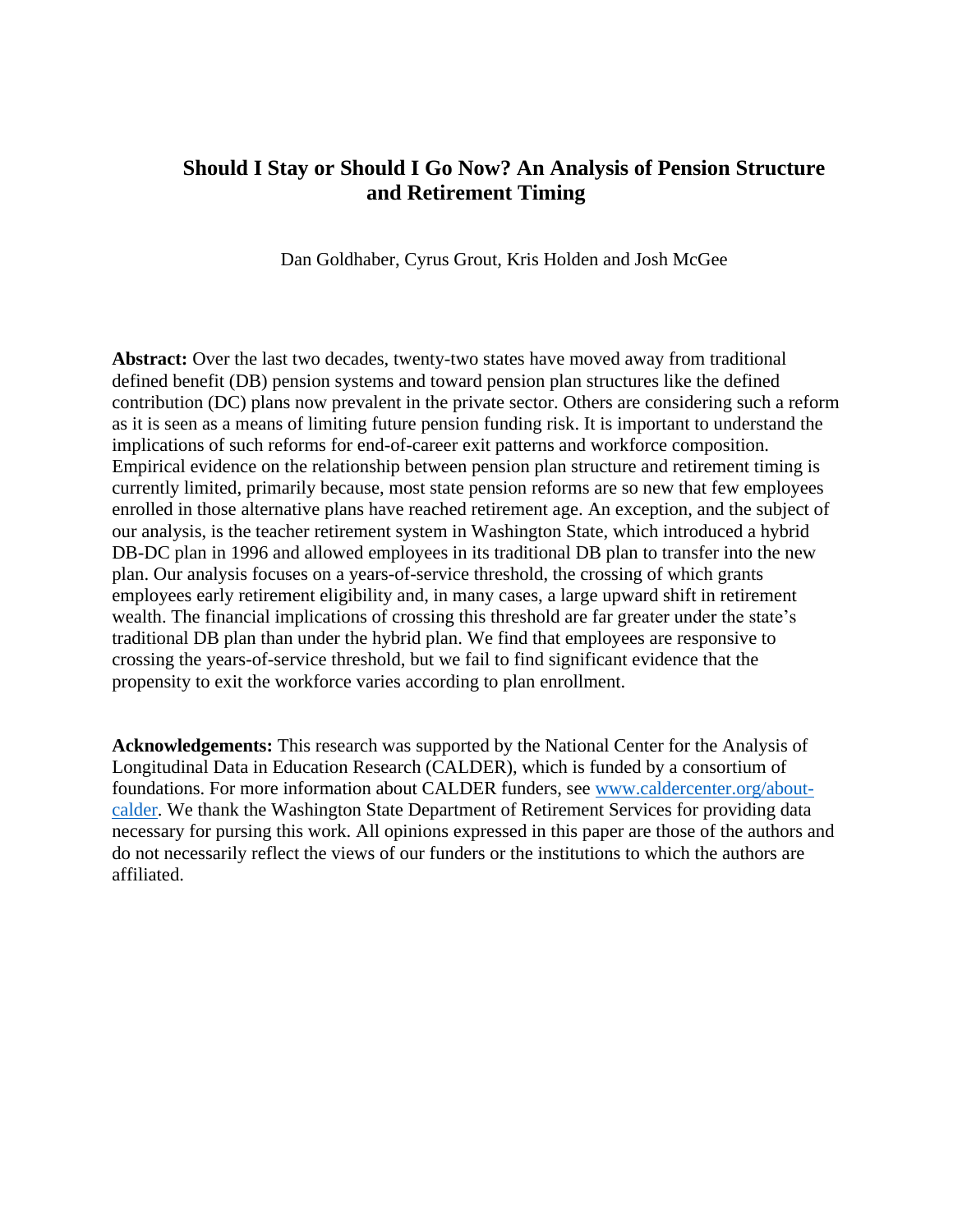# **1. Introduction**

The majority of state and local public sector employees in the United States are enrolled in defined benefit (DB) pension plans under which the benefit payments promised in retirement are based on an employee's final average salary and years of service (National Education Association, 2016). This is changing, however. In response to rising costs driven by large funding shortfalls (Backes et al., 2016) and questions about whether traditional plan structures suit the current public sector workforce (McGee & Winters, 2015), states have increasingly explored the adoption of alternative plan structures that are more similar to the defined contribution (DC) plans now prevalent in the private sector (Aubry & Crawford, 2017).<sup>1</sup>

Understanding how pension plan design affects labor force behavior is important because these plans create strong incentives for employees to continue working or exit employment at different points in a career. The conventional wisdom is that the perceived benefit security provided by traditional DB plans tends to attract workers who are somewhat more risk averse and that the high financial cost of exiting before reaching important age-service thresholds strongly encourages retention across these thresholds (Ippolito, 2002; Salop & Salop, 1976). Alternative retirement plan designs, like DC plans and cash balance plans, tie benefits more closely to contributions and investment earnings. As a result, benefits tend to accrue more smoothly over the course of an employee's career. A concern, then, is that movement away from DB plans will result in higher rates of employee turnover.<sup>2</sup>

<sup>1</sup> Public sector DC plans, hybrid plans with both DB and DC features, and/or cash balance plans have been introduced in at least 22 states, including Alaska, Colorado, the District of Columbia, Florida, Illinois, Indiana, Kansas, Kentucky, Michigan, Montana, New York, North Dakota, Ohio, Oregon, Rhode Island, South Carolina, Tennessee, Utah, Vermont, Virginia, Washington, and West Virginia.

<sup>2</sup> Regarding the teaching profession in particular, the National Education Association has maintained that "Defined benefit plans are a proven tool for retaining accomplished public sector professionals'' (National Education Association, 2011).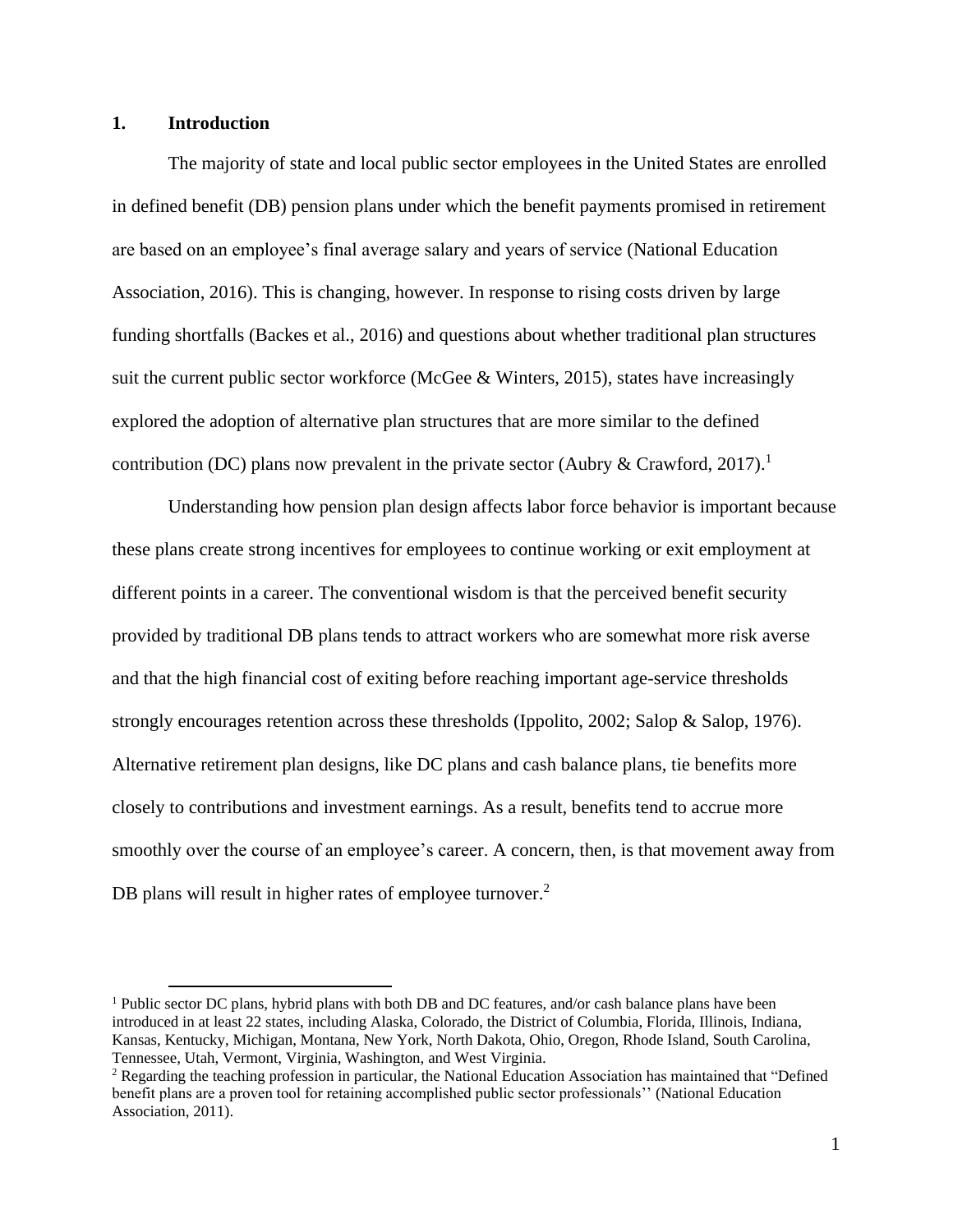Interestingly, while the theory about the retention effects of different types of pensions is clear, the empirical evidence on this is relatively sparse. 3 Ippolito (2002) studied the introduction of the Federal Employees Retirement System (FERS) in 1984 that provided new hires with a smaller DB plan along with inclusion in Social Security and a 401k plan with employer-matched contributions. He found that the 1984 reform resulted in higher levels of employee turnover among employees enrolled in FERS relative to previously hired employees who were enrolled in the pure DB plan. <sup>4</sup> Similarly, Quinby (2020) found that when Michigan began placing state employees in a DC plan and lowered the value of retiree health benefits, employee turnover increased. Clark et al. (2016) also found an increase in turnover following a shift in from a traditional DB plan to choice been a hybrid DB-DC plan and a DC plan. In contrast, Goldhaber et al. (2017) found little evidence that the introduction of a hybrid pension plan with DB and DC features increased turnover among teachers in Washington State and that rates of turnover were significantly lower among experienced teachers who transferred from the existing DB plan to the new hybrid plan.

Regarding the likely relationship between public sector pension structure and *end-ofcareer* exit decisions (the focus of our analysis), the empirical evidence is limited, with the most compelling analyses relying on simulation approaches. These analyses use within-plan variation to parameterize the relationship between the financial incentives embedded in DB plans and employees' exit propensities, and several papers use such parameter estimates to simulate the effects of changing to alternative plan structures (Costrell & McGee, 2010; Knapp et al., 2021;

<sup>&</sup>lt;sup>3</sup> A few older studies compare employee attrition across firms (see Friedberg & Webb, 2005; Gustman et al., 1994; Gustman & Steinmeier, 1993). A limitation of cross-firm analyses is that it is challenging to disentangle the influence of pension structure from the influence of other firm-level characteristics that may also influence employee turnover.

<sup>4</sup> As noted by Goldhaber et al. (2017), a limitation of Ippolito's analysis is that it compared the exit behavior of employees during two different time periods, roughly a decade apart.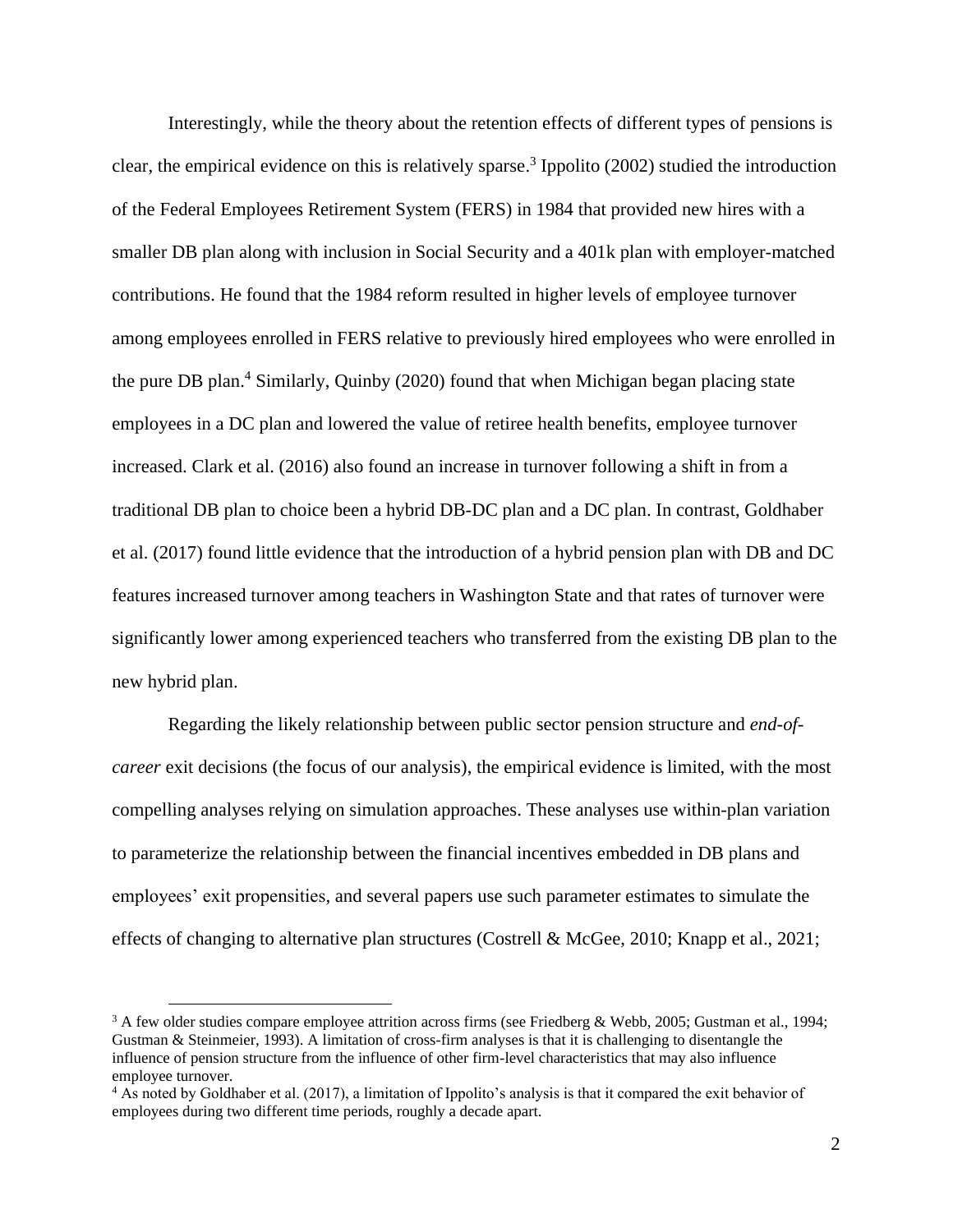Ni et al., 2022; Ni & Podgursky, 2016). Their forecasts show end-of-career exit patterns that exhibit a more normal distribution, with less concentration around age and years-of-service thresholds related to retirement eligibility.

A concern about using simulations to assess how a change in pension structure would affect retirement timing is that the simulation models, which focus primarily on the influence of financial incentives, may fail to account for other factors that play an important role in workers' retirement decisions. Several recent papers lend weight to this concern. Seibold (2021), for instance, found that statutory retirement ages served as reference or anchoring points for retirement timing, and that these anchors were much more influential than specific financial incentives. Vermeer et al. (2019) find that in addition to the anchoring effects of statutory retirement ages on workers' retirement decisions, social interactions with family, friends and coworkers also play an important role. Finally, papers by Brown et al. (2016) and Behaghel and Blau (2012) highlight the important role that framing plays in workers' Social Security benefit claiming decisions.

The lack of more direct empirical evidence on the relationship between pension structure and end-of-career exit decisions than that provided by simulation models is due to the fact that the alternative public sector pension plans that have been introduced in a growing number of states are relatively new. Therefore, few employees enrolled in those plans are of retirement age and those who are eligible to retire have accrued relatively few years of service. In this paper, we seek to address that gap in the literature.

We take advantage of the fact that in 1996, the Washington State Teacher Retirement System (TRS) introduced a hybrid pension plan with DB and DC features and gave members of the existing DB plan (hired between 1977 and 1995) the option to transfer into the new plan.

3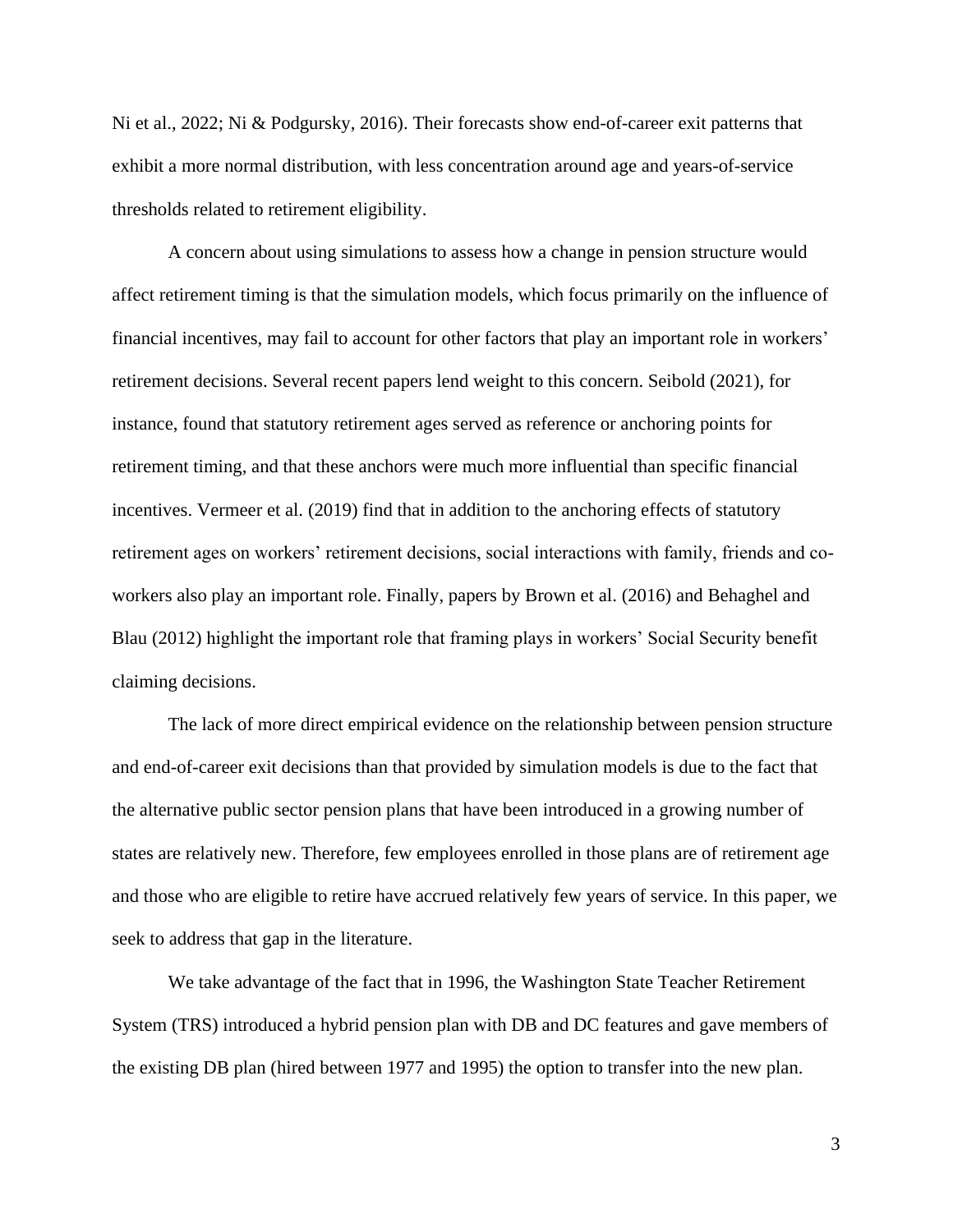This allows us to provide *direct* empirical evidence on the relationship between pension plan structure and retirement timing by comparing the end-of-career exit patterns of one group of employees (public school teachers) enrolled in two different types of plans over the same period of time (2011 to 2017). We also use parameter estimates from Ni, Podgursky, and Wang (2020) to model exit-probabilities under the two plans and compare these simulation-based results to our empirical estimates.

We find that teachers in the DB and hybrid DB-DC plans are similarly responsive to crossing a threshold for early retirement eligibility despite the financial implications of crossing that threshold being quite different across the two plans. This suggests that the magnitude of large, end-of-career increases in pension wealth could be reduced while maintaining desired retention effects. Our findings also suggest that simulation-based approaches to investigating the implications of pension reform may be misleading if they fail to account for the anchoring effects of plan rules associated with retirement eligibility.

#### **2. Background**

In this section we describe features of the pension plans that enroll public educators in Washington State and compare patterns of pension wealth accrual under these plans.

#### *2.1 The Teacher Retirement System in Washington State*

Traditional DB pension plans base workers' benefits on a formula that includes their years-of-service and end-of-career salary:

*Annual benefit* = 
$$
B * YOS * FAS
$$

The formula multiplies years-of-service (YOS) by the plan's benefit multiplier B, which is often between 1% and 2.5%, to yield the worker's replacement rate. The replacement rate is then multiplied by the worker's final average salary (FAS) calculated over a specific number of years.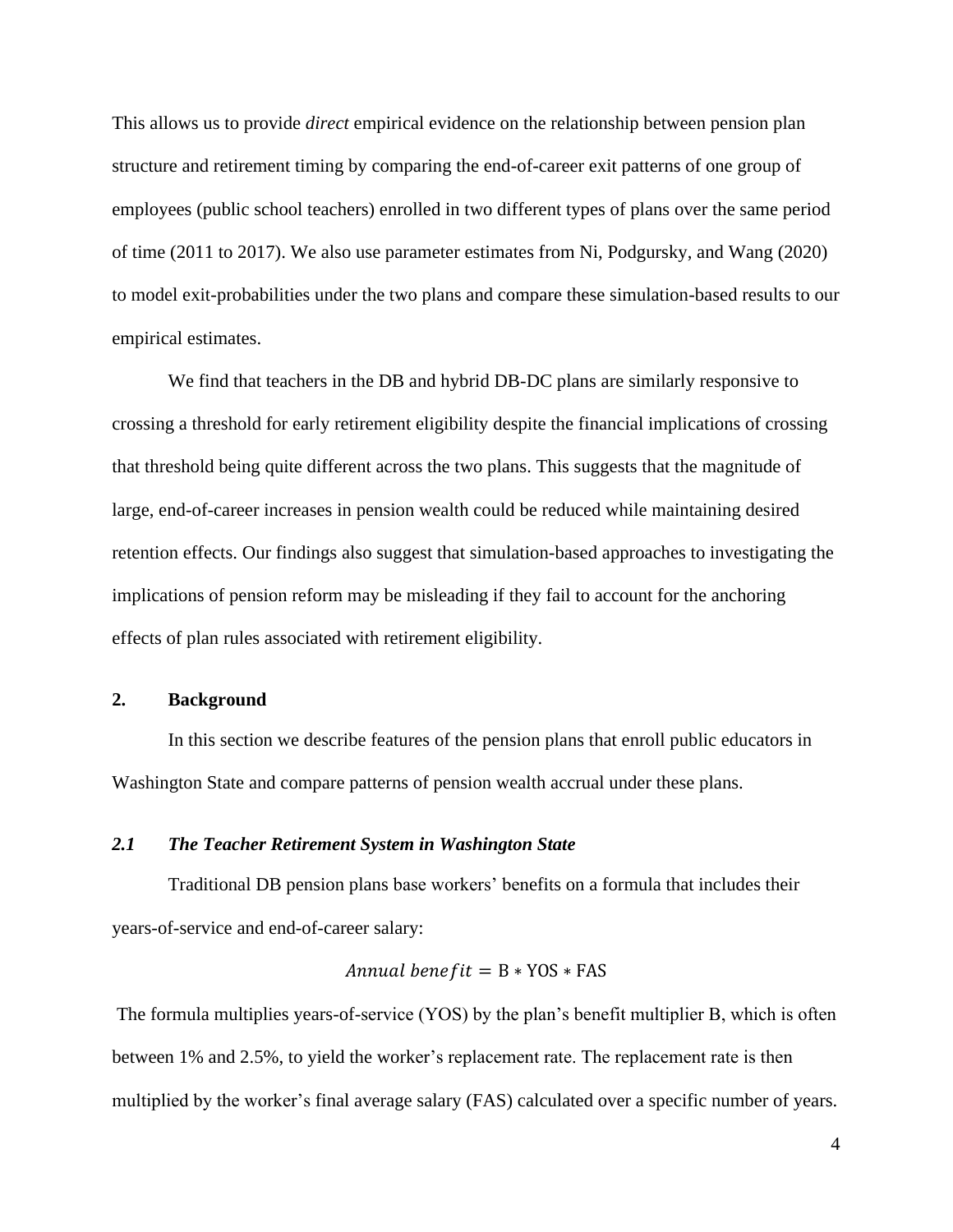For example, a 30-year veteran teacher with a 2% multiplier would be eligible for a 60% replacement rate. If the teacher's average pre-retirement salary was \$70,000, then her annual retirement benefit would be \$42,000. Workers may choose to retire and begin receiving benefit payments once they meet retirement eligibility requirements, which typically require that they have reached a set of age and years-of-service thresholds.

Public school teachers in Washington State are currently enrolled in one of three pension plans operated by the Department of Retirement Systems: TRS1, TRS2, or TRS3. Prior to 1977 teachers in Washington State were enrolled into TRS1 a traditional DB plan with a 2% multiplier and a normal retirement age of 60. Starting in 1977, new hires were enrolled in TRS2, which increased the normal retirement age to 65. In 1996, the state introduced TRS3, a hybrid plan with both traditional DB and DC features. Active TRS2 members were able to transfer to TRS3 and approximately three-quarters of TRS2 members exercised that option.<sup>5</sup> Teachers enrolled after June 30, 1996 were mandated into TRS3 until July 1, 2007. Since then, new enrollees have been able to choose between TRS2 and TRS3. The analyses presented in this paper focus on TRS2 and TRS3. $<sup>6</sup>$ </sup>

Key features of TRS2 and TRS3 are described in **Table 1**. Key to the analyses presented here are the benefit formulas and rules defining retirement eligibility. TRS2 has a benefit formula with a 2% multiplier, which pays a TRS2 teacher who retires with 30 years of service (YOS) an annuity equal to 60% of her final average salary. If enrolled in TRS3, which has a 1% multiplier, that same teacher would receive an annuity equal to 30% of her final average salary in

<sup>&</sup>lt;sup>5</sup> For further discussion of the development of TRS3 and an analysis of members choices to enroll in TRS2 or TRS3, see Goldhaber and Grout (2016b).

<sup>6</sup> We do not study TRS1 in this paper because the great majority of members had reached normal retirement age as of the beginning of the study period. As described in Section 3, the study period is 2011 to 2017, the period of time for which we were able to obtain data.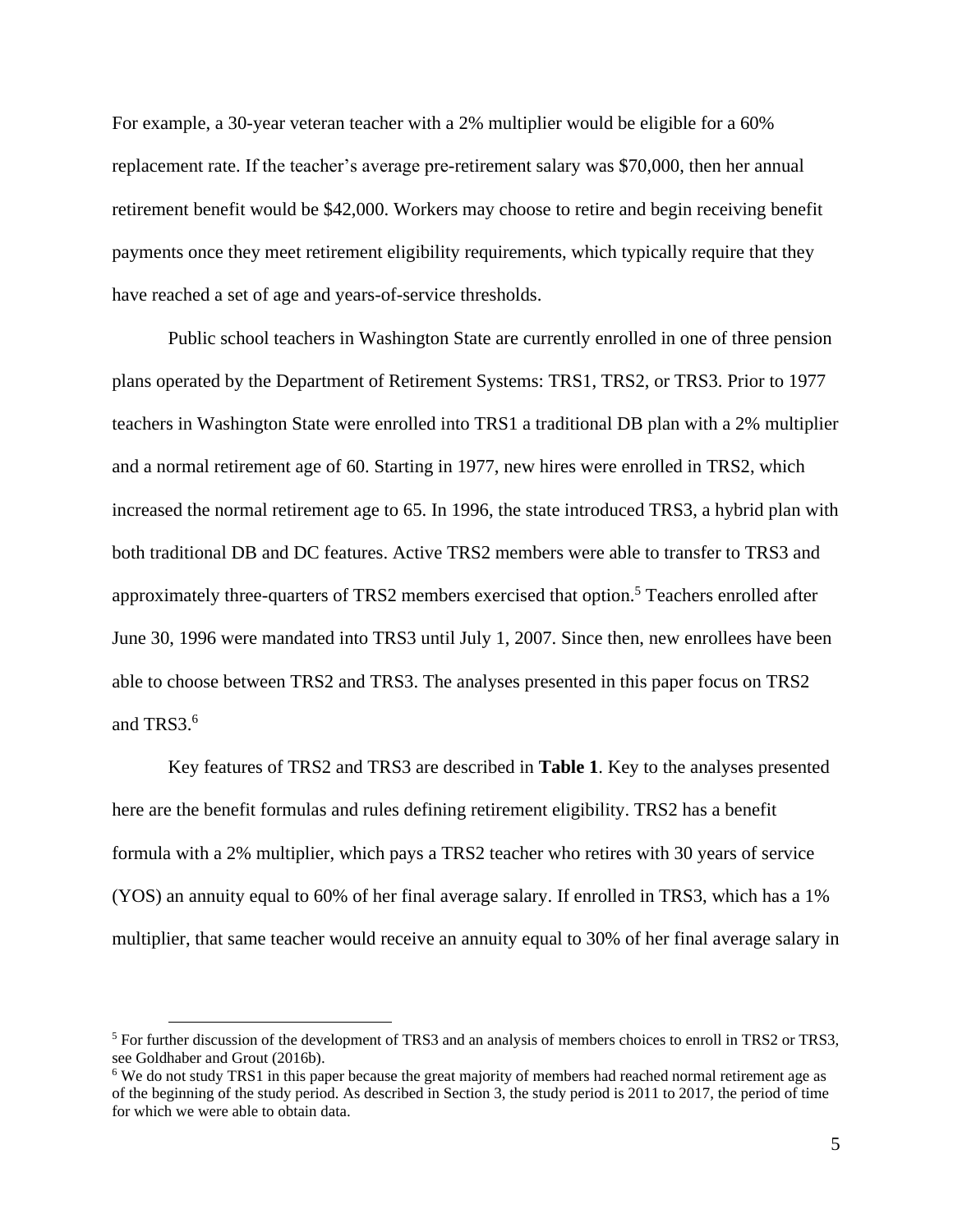addition to retirement income withdrawn from her DC account. <sup>7</sup> However, TRS3 members who exit with 20 or more YOS benefit from an inflation protection provision that increases their FAS by approximately 3% each year between their exit year and the year they begin drawing retirement benefits.<sup>8</sup>

| <b>Feature</b>            | TRS2                                                                                                                          | TRS3                                                                                                                       |                                                                                               |
|---------------------------|-------------------------------------------------------------------------------------------------------------------------------|----------------------------------------------------------------------------------------------------------------------------|-----------------------------------------------------------------------------------------------|
| Membership<br>definition  | Hired 1977-96<br>(default)                                                                                                    | Hired 1977-96 (option to transfer)<br>Hired 1996–2007 (mandated)                                                           |                                                                                               |
|                           | Hired 2007–present<br>$($ opt in $)$                                                                                          | Hired 2007–present (default)                                                                                               |                                                                                               |
| <b>Type</b>               | <b>Traditional FAS</b>                                                                                                        | FAS component                                                                                                              | DC component                                                                                  |
| Vesting<br>period         | 5 years                                                                                                                       | 10 years                                                                                                                   | N/A                                                                                           |
| Employee<br>contributions | Set by legislature                                                                                                            | N/A                                                                                                                        | $5\% - 15\%$<br>(employee's<br>choice)                                                        |
| Benefit<br>formula        | $0.02 * (FAS) * (YOS)$                                                                                                        | $0.01 * (FAS) * (YOS)$                                                                                                     | N/A                                                                                           |
| FAS period                | 5 consecutive highest<br>paid years                                                                                           | 5 consecutive highest<br>paid years                                                                                        | N/A                                                                                           |
| Retirement<br>eligibility | 65 years of age, or<br>62 years of age $& 30$<br>YOS (full benefit), or<br>55 years of age $& 20$<br>YOS (reduced<br>benefit) | 65 years of age, or<br>62 years of age $& 30$<br>YOS (full benefit), or<br>55 years of age $& 10$<br>YOS (reduced benefit) | Withdrawal ages<br>and penalties for<br>early withdrawal<br>dependent on<br>federal tax rules |



*Notes: DB* is defined benefit; DC is defined contribution; FAS is final average salary; YOS is years of service.

The rules defining retirement eligibility are similar for TRS2 and TRS3. The normal

retirement age for both plans is 65, and members can retire as early as age 55 with reduced

<sup>&</sup>lt;sup>7</sup> All contributions to TRS3 made by employees are placed in a personal investment account. Employees can choose from a discrete menu of contribution rate options ranging from 5% to 15%. For more information, see Goldhaber and Grout (2016a).

<sup>8</sup> For example, a teacher with 20 YOS and an FAS of \$50,000 who exited employment at age 50 and began collecting retirement benefits at age 65 who receive an annual benefit of  $0.01 * 20 YOS * (50,000 * 1.03^{(65-50)}) =$ \$15,580 rather than an unadjusted benefit of  $0.01 * 20 YOS * 50,000 = $10,000$ .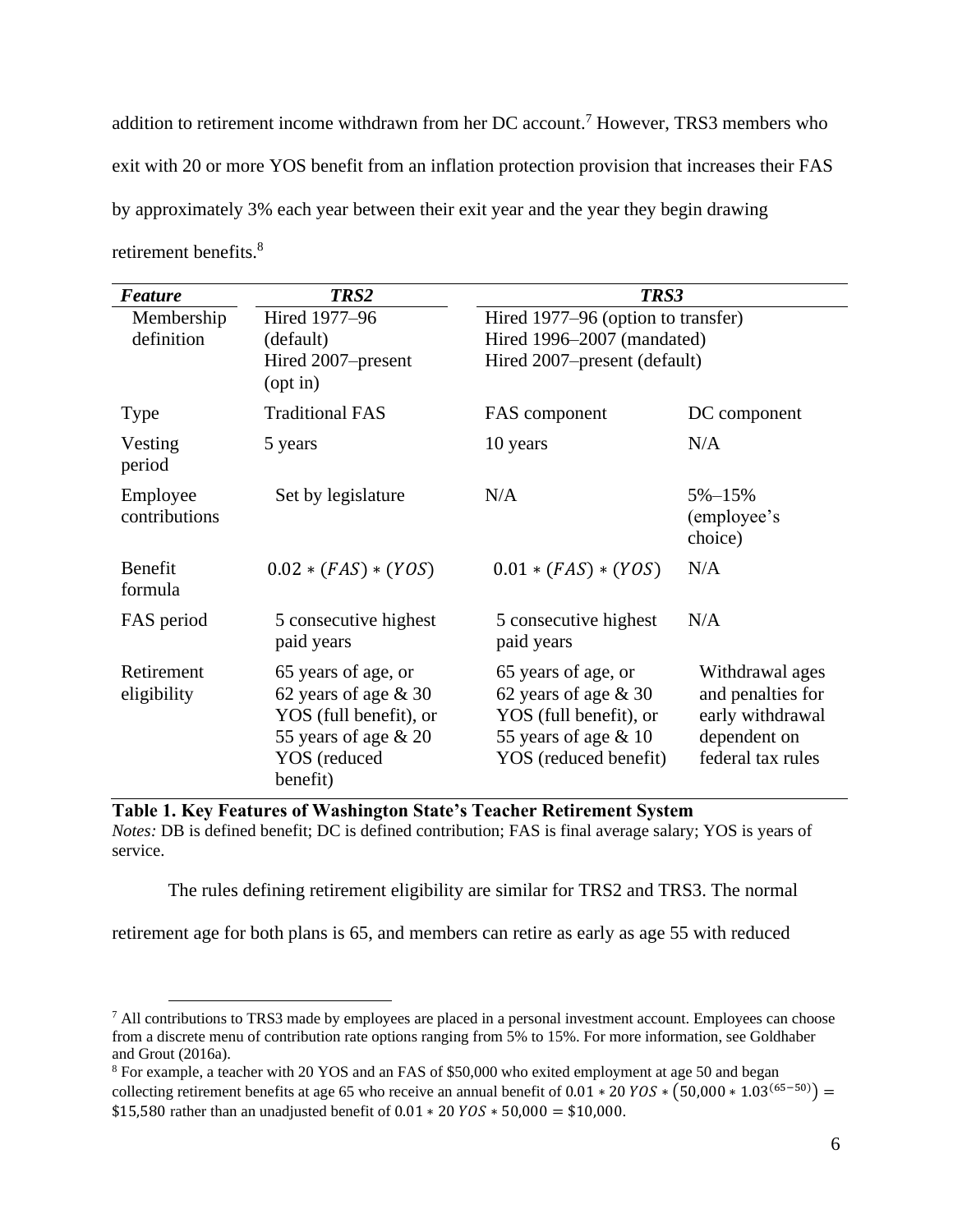benefits at 20 YOS (for TRS2) or 10 YOS (for TRS3). Early retirement factors are used to determine how much benefits are reduced for TRS2 and TRS3 members who opt to retire early. These factors become more generous when a member reaches 30 YOS, at which point members hired prior to 2008 can draw unreduced benefits as early as age 62.9

#### *2.2 Pension Wealth Accrual*

As noted above, pension wealth accrual patterns under traditional DB plans create financial incentives to continue working until reaching retirement eligibility, at which point there is an incentive to leave employment in order to collect retirement benefits. Here, we consider how members of the TRS plans accrue pension wealth over the course of a career to better understand how the benefit formulas and retirement rules described above affect the magnitude and timing of the financial incentives embedded in the TRS plans.

Following earlier work (Costrell & Podgursky, 2009; Goldhaber et al., 2017), we define pension wealth as the present value of the stream of future benefits a member is entitled to given his or her current age and years of service:

$$
PV_{PW} = \sum_{A=A_S}^{110} \left(\frac{1}{1+r}\right)^{(A-A_S)} * f(A|A_S) * b * FAS * YOS * ERF * COLA_A,
$$
 (1)

where  $A_s$  is age at separation, r is the discount rate,  $f(A|A_s)$  is the probability of surviving to age A given separation age  $A_s$ , b is the benefit multiplier, and  $COLA_A$  is a cost-of-living adjustment. We calculate  $PV_{PW}$  at each potential starting age and year of separation. The pension wealth calculations for a representative teacher starting her career at age 25 are presented in

<sup>9</sup> With 30 YOS, a member's benefit is reduced by a factor of 0.98 if she retires at age 61 and by an additional 0.03 for each year between retirement age and age 61 (the early retirement factor for age 55 is 0.80). For documentation on the early retirement factors for TRS2 and TRS3, se[e https://www.drs.wa.gov/publications/member/multisystem/](https://www.drs.wa.gov/‌publications/‌member/‌multisystem/‌p23earlyretirement.htm) [p23earlyretirement.htm.](https://www.drs.wa.gov/‌publications/‌member/‌multisystem/‌p23earlyretirement.htm)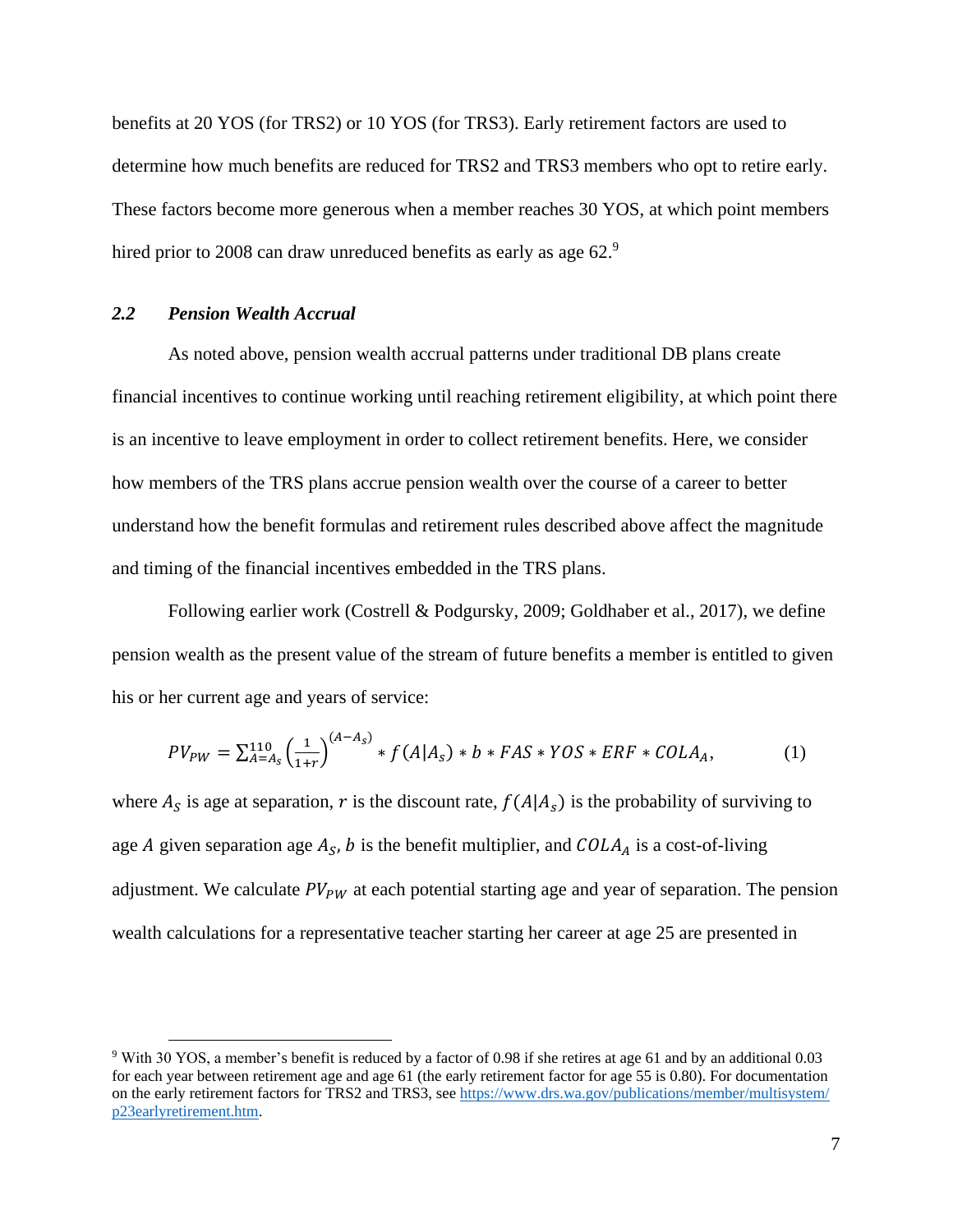Figure 1,<sup>10</sup> which plots TRS3 DB pension wealth as well as total TRS3 pension wealth assuming the representative teachers makes the minimum 5% contribution to her DC account and a earns a 5.5% annual rate of return on DC account assets. 11

In **Figure 1**, we see that the rate of pension wealth accrual increases as the teacher gains experience so that the additional pension wealth earned during an additional year of service becomes quite large as an employee approaches eligibility for retirement.<sup>12</sup> In comparing the defined benefits provided by TRS2 and TRS3 (represented by the solid blue line and the dashed red line, respectively), there is relatively little difference in accumulated wealth between the two plans for teachers who separate with between 20 and 29 YOS; this is because of the inflation protection provision in TRS3 described above. However, end-of-career pension wealth – once the teacher has reached early retirement eligibility at 30 YOS – is much larger under TRS2.

<sup>&</sup>lt;sup>10</sup> We assume a 4% discount rate, a 2% COLA, and survival probabilities from the CDC. We discount to age of separation instead of starting age to reflect the perspective of the teacher deciding whether to retire in the current school year. Note that employees can choose to delay retirement after separating employment. Conditional on each potential point of separation, we assume that employees choose the retirement timing that maximizes pension wealth, and generally refer to separation instead of retirement.

<sup>&</sup>lt;sup>11</sup> The value of the DC component of TRS3 will vary according to employees' contribution rate choices and returns earned on their investments. Given the assumed contribution rate (5%) and rate of return (5.5%), **Figure 1** reflects a conservative estimate of total pension wealth accrual under TRS3.

 $12$  As an employee continues to work, DB pension wealth eventually begins to decline when the cost of foregoing retirement benefits outweighs the value of the larger annuity obtained by gaining an additional YOS and higher FAS (see **Figure 2**).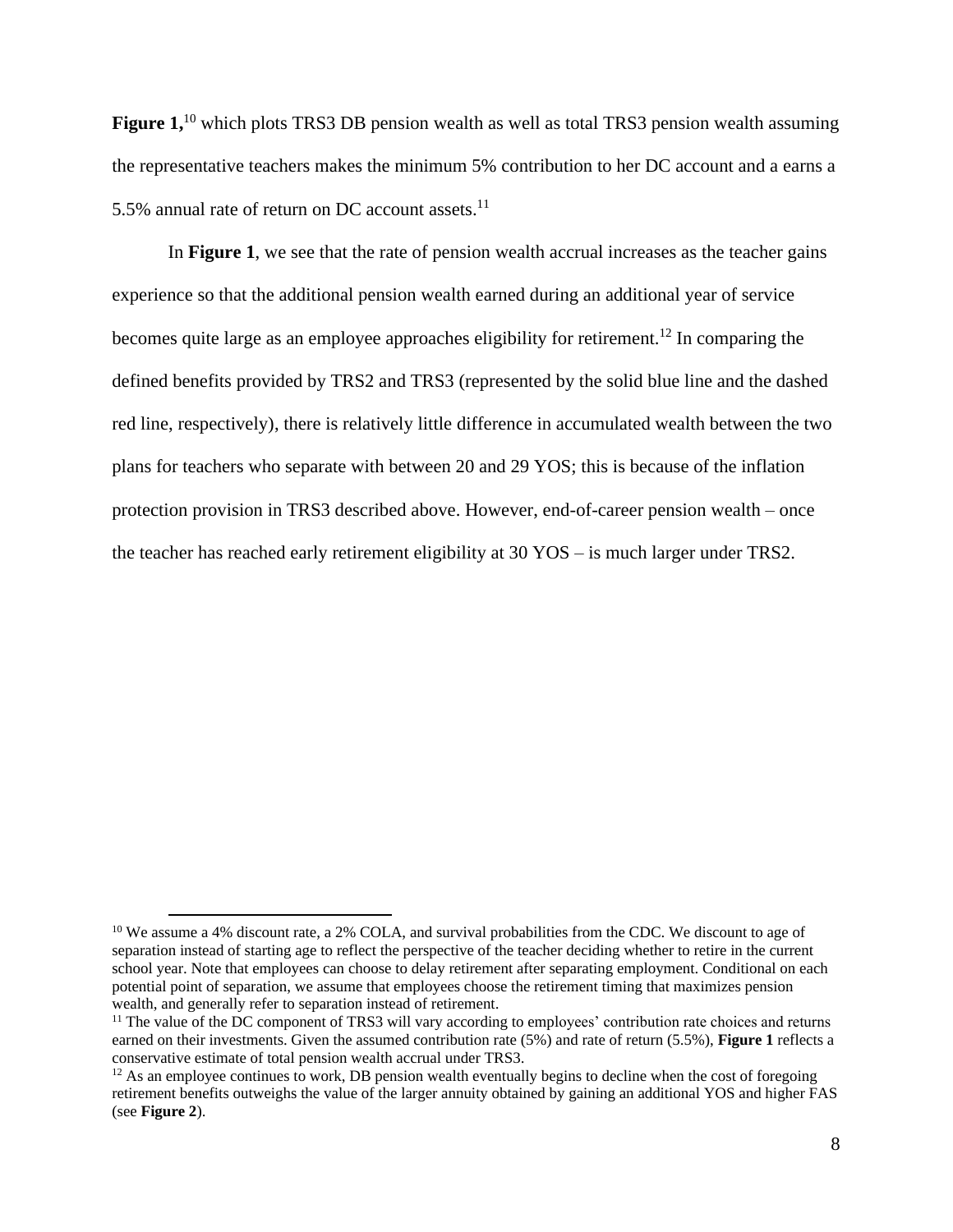

#### **Figure 1. Pension Wealth Accrual for an Age 25 entrant in TRS2 and TRS3**

*Notes:* Pension wealth calculations are derived from equation (1) for a representative teacher. We assume a 5.5% discount rate and a 2.75 percent COLA based on the assumptions of the pension plan. We use the 2013 static mortality table based on the RP-2000 Mortality Tables Report adjusted for mortality improvement using Projection Scale AA. The mortality table can be found at [http://www.irs.gov/pub/irs](http://www.irs.gov/pub/irs-drop/n-08-85.pdf)[drop/n-08-85.pdf.](http://www.irs.gov/pub/irs-drop/n-08-85.pdf) For TRS3, we assume a 5% contribution rate to the DC plan, and a 5.5% rate of return. Lastly, salary values come from Washington teacher salary schedules in 2012-13 for a teacher with a Master's degree.

It is the 30-YOS early retirement eligibility rule that is the focus of our empirical

analysis. Under both TRS2 and TRS3, a member who begins employment at a young age

experiences a large increase in pension wealth when she accrues 30 YOS (note the kink in both

the TRS2 and TRS3 pension wealth accrual lines). Reaching 30 YOS allows her to retire with

full benefits 3 years earlier (at age 62) than if she had separated from employment with 29 YOS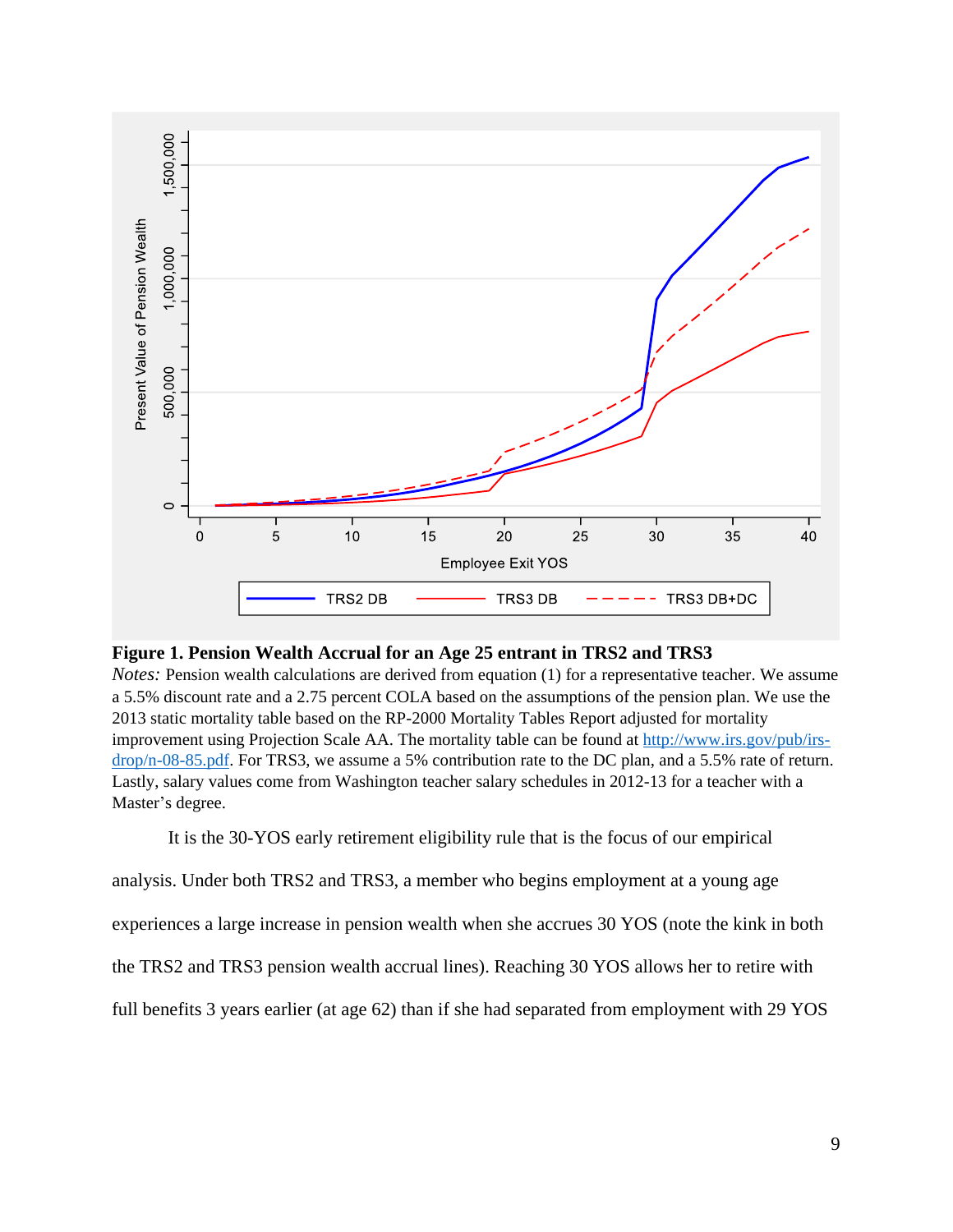(at age 65).<sup>13</sup> Key to our analysis is the fact that *the magnitude of the increase in pension wealth when an employee crosses the 29-30 YOS threshold is much larger for TRS2 than for TRS3*. In the case of the representative employee depicted in **Figure 1**, pension wealth increases by \$478,635 upon reaching 30 YOS under TRS2 compared to an increase in the value of the DB component of TRS3 of \$147,898. <sup>14</sup> A limitation of the representation in **Figure 1** is that it reflects the pension wealth effects of crossing the 29-30 YOS threshold at a specific age.

**Figures 2A** and **2B** illustrate how pension wealth accrual patterns differ across a range of starting ages. We see that the peak level of pension wealth is much larger for employees who enter the system at a younger age; for instance, a TRS2 member starting at age 25 can accrue a maximum of about \$1.6 million in pension wealth, while a TRS2 member starting at age 50 can accrue a maximum of around \$500,000. Moreover, for both TRS2 and TRS3, the pension wealth effect of crossing the 29-30 YOS threshold decreases with entry age and is a non-factor for members who enter at age 35 or later – they will be eligible for full retirement (age 65) before they accrue 30 YOS. The rate of pension wealth accrual begins to plateau when an employee reaches eligibility for full retirement (age 65, or age 62 with 30 or more YOS).

<sup>&</sup>lt;sup>13</sup> In fact, because the early retirement factors for employees who separate with 30 or more YOS are relatively generous (see discussion in preceding sub-section), it is optimal for those exiting teachers to begin collecting a reduced benefit as soon as possible (as early as age 55) rather waiting to collect an unreduced benefit at age 62. <sup>14</sup> The value of crossing this threshold for TRS3 employees is estimated to be \$164,272 in total, but this includes the DC component which is not affected by the early retirement eligibility rules associated with the 29-30 YOS threshold.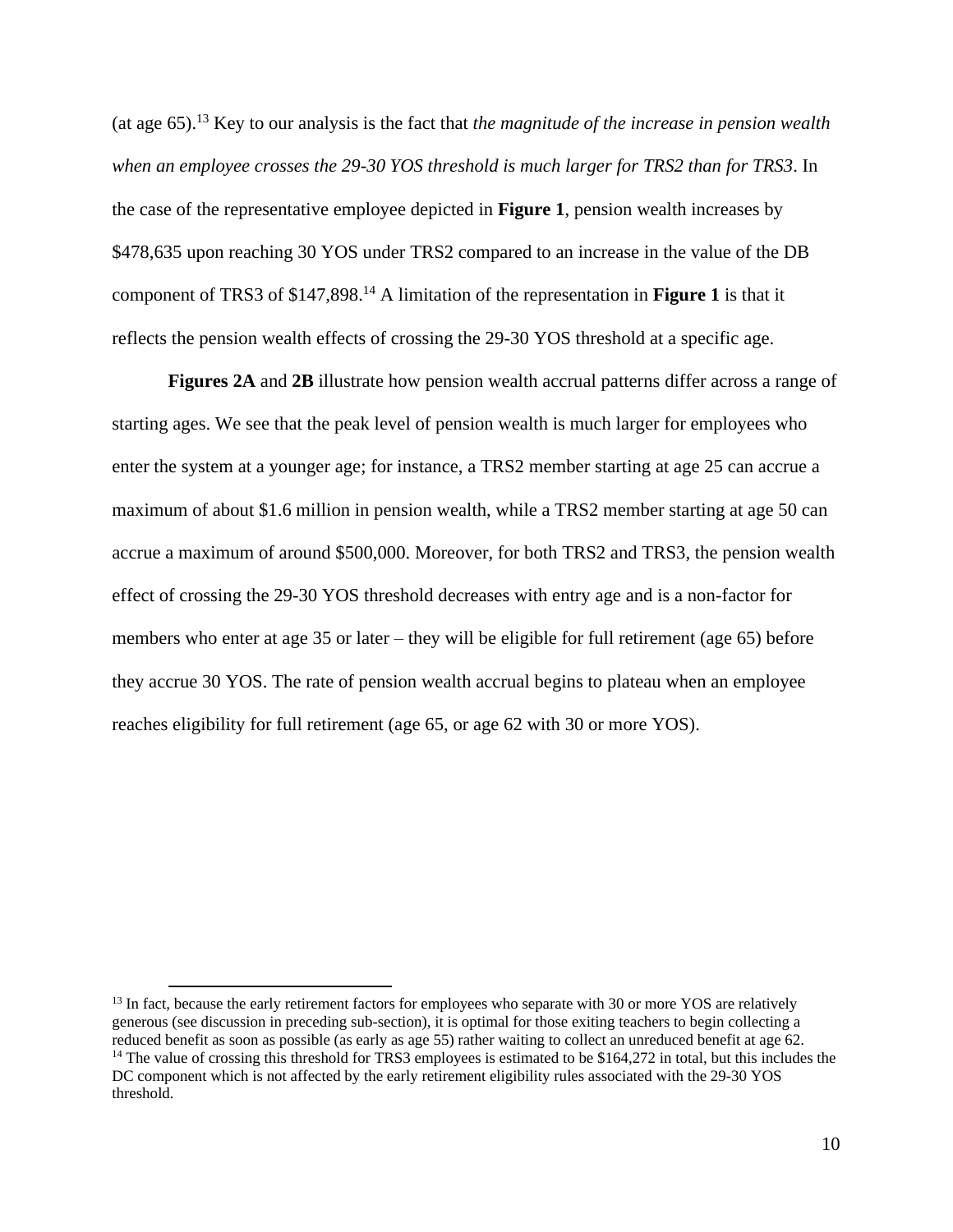

**Figure 2A. Pension Wealth Accrual TRS2 by Starting Age and YOS**



# **Figure 2B. Pension Wealth Accrual TRS3 by Starting Age and YOS**

*Notes:* Pension wealth calculations are derived from equation (1) for a representative teacher. These figures use the same assumptions reported in the note for Figure 1.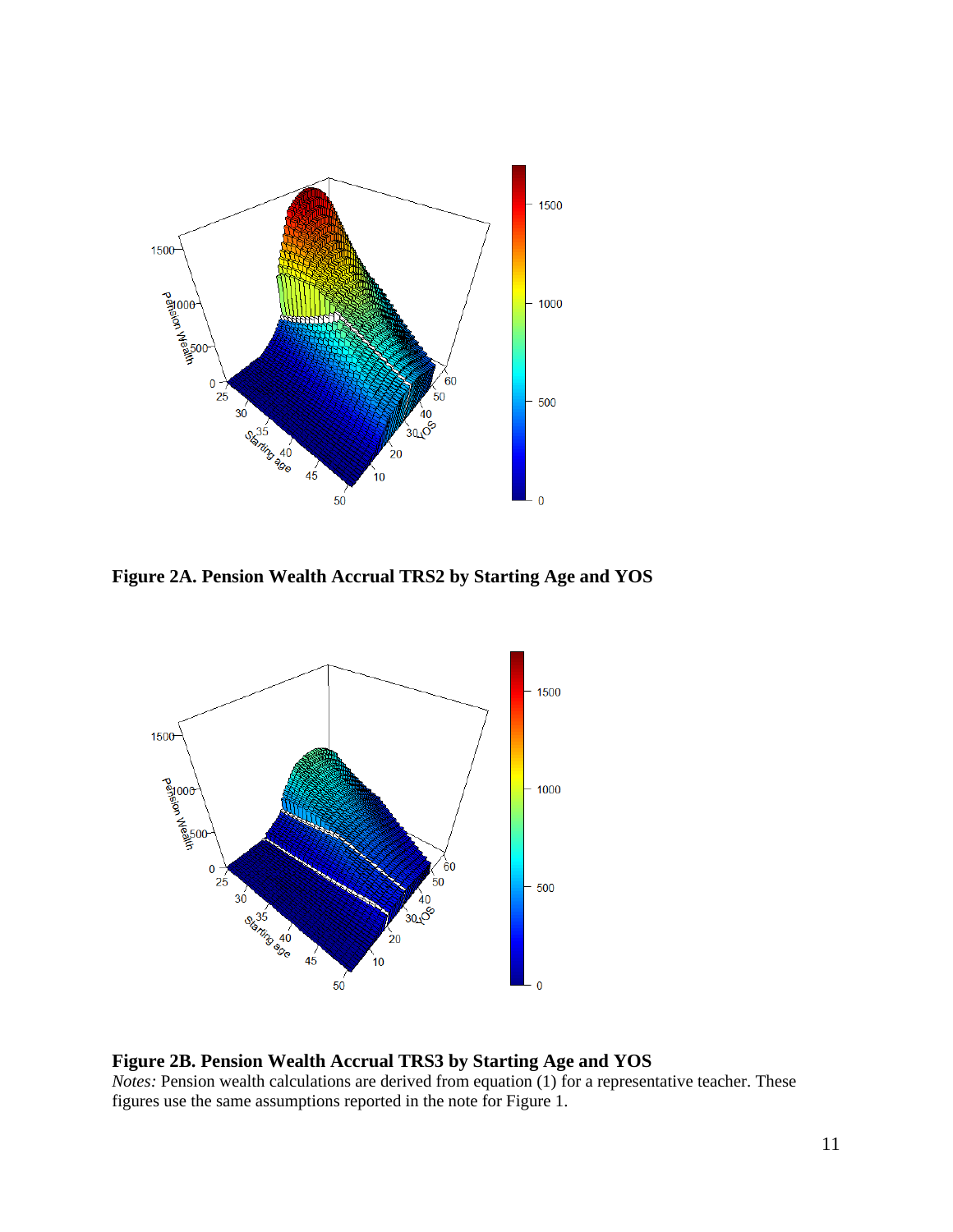There are two key takeaways from the above discussion. First, the increase in pension wealth as one crosses the 29-30 YOS threshold is much larger for TRS2 than it is for TRS3 – over 3 times larger for a 25-year-old entrant. <sup>15</sup> Second, the change in pension wealth upon reaching 30 YOS decreases as entry age increases. Therefore, how employees respond to the 29- 30 YOS threshold would also be expected to vary according to age. Below, we focus on this variation around the 29-30 YOS threshold to examine how end-of-career exit patterns were affected by the introduction of an alternative pension plan structure in the form of TRS3.

# **3. Data**

Our analysis relies on two data sets. The first consists of records maintained by the Department of Retirement Services (DRS) on active (i.e., currently employed) members of TRS, obtained through a public records request. The active member records span the fiscal years 2010- 11 to 2017-18 and provide data on member name, employer (i.e., school district), pension plan, total- and in-year accrual of YOS, and each employee's status at the start and end of the fiscal year. The second data set consists of personnel records from the Washington State Office of the Superintendent of Public Instruction (OSPI) S-275 personnel reporting system for public school employees. The S-275 records include information on teacher characteristics (including age and experience), position type, position location (school and district), and salary. The DRS and OSPI data are linked by matching on school district ID and individuals' full names.<sup>16</sup> We also link the DRS records to district and school-level data maintained by OSPI.

<sup>&</sup>lt;sup>15</sup> Note that while exiting at 30 YOS versus 29 YOS yields higher pension wealth for younger entrants, it does not yield peak pension wealth. In fact, the year-over-year rate of pension wealth accrual at 30 YOS (if the employee continues working) is greater than at most other points (the rate at 29 to 30 YOS being a notable exception). <sup>16</sup> We were able to match over 92% of classroom teachers in the S-275 data during the 2011-2017 study period to corresponding records for the same year in the DRS data. The match rate is 95% percent among retirement-age teachers (age 55+).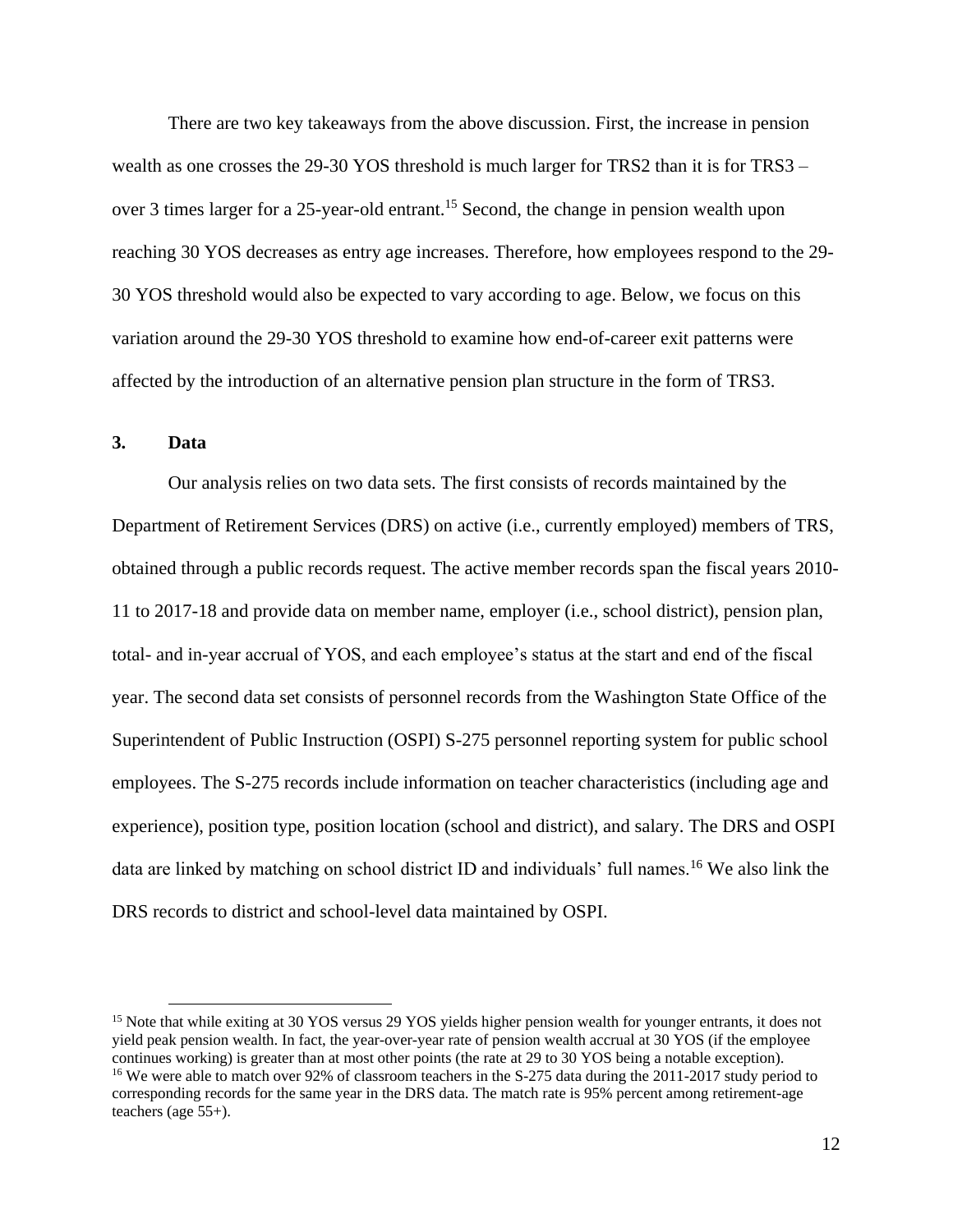A technical challenge in linking this data is that the DRS and OSPI calendar years are not perfectly synchronized, so that it is common in the data for TRS members to have non-integer levels of YOS. This stems from teacher contracts tending to begin in September while DRS data are reported for the fiscal year running from July 1st to June 30th. For example, in their first year of service, teachers often accrue  $10/12$  months (i.e., September through June) = 0.83 years of service credit. Among TRS members in our study sample with YOS  $\in$  [29, 30], 53% are reported as having precisely 29.83 YOS. It is also common for teachers who do not appear in the S-275 administrative in September of year t+1, and who are therefore identified as exiting employment in year t, to continue accruing service credit during July and August of year t+1 of the DRS data. Among the 186 teachers in our study sample who exit employment with between 29.83 and 29.99 YOS and are under age 64, 86% retire with 30+ YOS. Given these patterns in the data, we round up YOS values to the next integer when the decimal value of YOS is greater than or equal to 0.83.

In **Table 2**, we present summary statistics as 2011 for members of TRS2 and TRS3 who were hired prior to 1996 – the first year in our panel of data. As noted above, the pre-1996 hires were able to choose whether to stay in TRS2 or transfer into TRS3 when TRS3 was introduced in 1996. Consistent with prior work that analyzed that transfer decision (Goldhaber & Grout, 2016b), we observe a number of differences in the characteristics of TRS2 and TRS3 members. TRS2 members are older but slightly less experienced, more likely to be female, and less likely to hold an advanced degree. They are also far less numerous – roughly three quarters of teachers eligible to transfer to TRS3 did so (Goldhaber et al., 2017).

13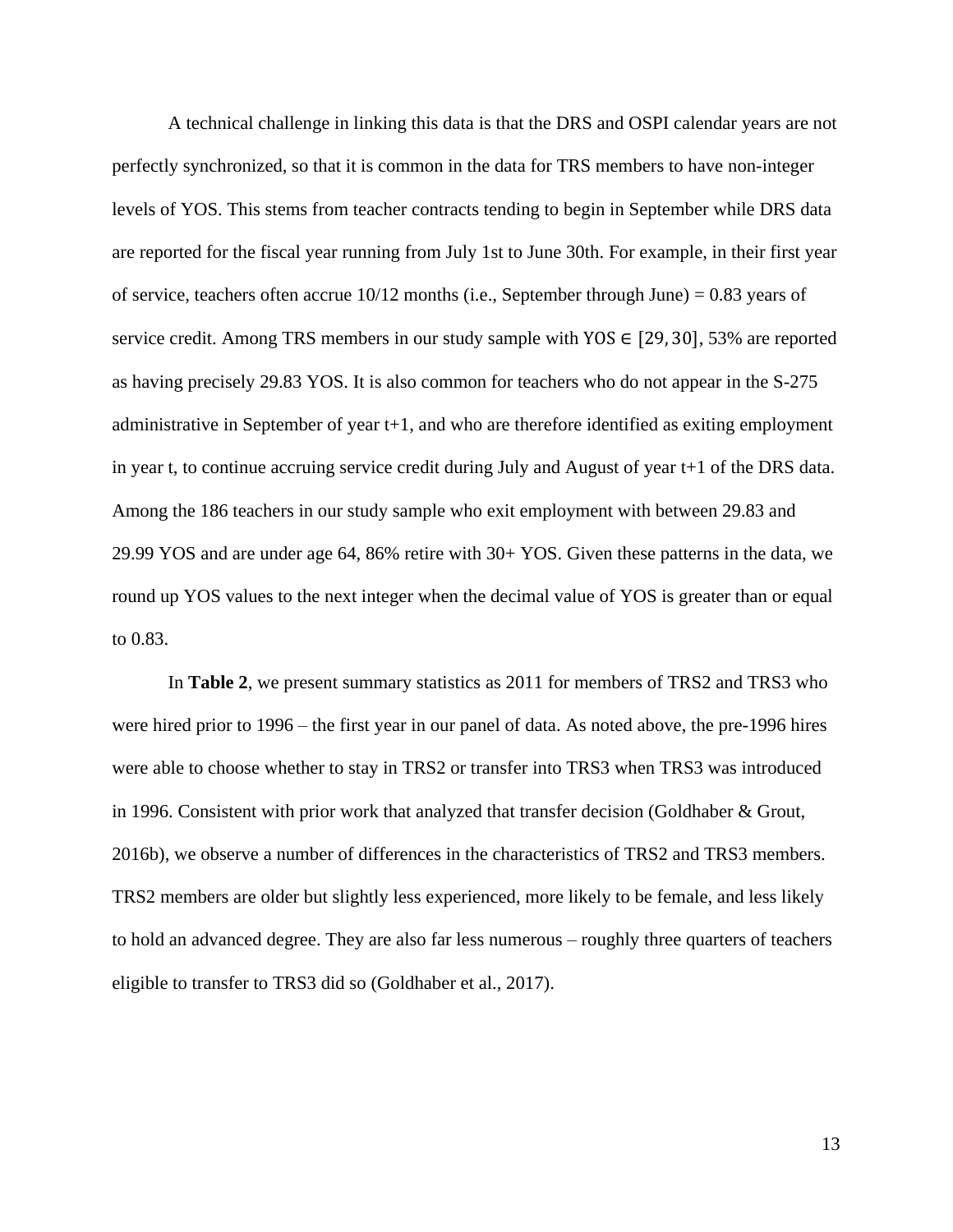|                            | TRS2  | TRS3   | TRS2-TRS3  |
|----------------------------|-------|--------|------------|
| Teacher characteristics    |       |        |            |
| Age                        | 54.08 | 52.34  | 1.74 ***   |
| <b>YOS</b>                 | 18.79 | 22.07  | $-3.28***$ |
| Exits employment           | 0.07  | 0.05   | $0.02***$  |
| Female                     | 0.74  | 0.66   | $0.08***$  |
| Advanced degree            | 0.67  | 0.77   | $-0.10***$ |
| Ethnicity                  |       |        |            |
| American Indian            | 0.01  | 0.01   | $0.00*$    |
| Asian                      | 0.02  | 0.02   | $0.01*$    |
| <b>Black</b>               | 0.02  | 0.01   | $0.01***$  |
| Hispanic                   | 0.02  | 0.02   | 0.00       |
| White                      | 0.92  | 0.95   | $-0.03***$ |
| School characteristics     |       |        |            |
| Ethnicity                  |       |        |            |
| American Indian            | 0.02  | 0.02   | $0.00***$  |
| Asian                      | 0.07  | 0.06   | $0.01***$  |
| <b>Black</b>               | 0.05  | 0.04   | $0.01***$  |
| Hispanic                   | 0.18  | 0.17   | $0.00**$   |
| White                      | 0.62  | 0.65   | $-0.03***$ |
| Percent Free/Reduced Lunch | 0.35  | 0.33   | $0.02***$  |
| Observations               | 4,276 | 14,286 |            |

#### **Table 2. Descriptive Statistics**

*Notes:* Statistics are calculated as of the 2010-11 school year for teachers who were hired prior to 1996 and were eligible to transfer from TRS2 to TRS3. The stars represent the p-values of a t-test of the difference in the mean values for TRS2 and TRS3: \*  $p < 0.05$ , \*\*  $p < 0.01$ , \*\*\*  $p < 0.001$ .

In **Figure 3**, we consider a descriptive comparison of the raw proportion of teachers who

separate from employment under TRS2 and TRS3 conditional on having a given level of

service.<sup>17</sup> We focus on "exits" rather than "retirements" because we are interested in teachers'

decisions to remain in or exit from the public educator workforce; "retiring" in the context of

TRS means a worker has begun drawing retirement benefits, which often occurs several years

after exiting employment as a teacher. Each vertex in the figure represents the ratio of the

<sup>&</sup>lt;sup>17</sup> We suppress output under 10 YOS and over 33 YOS. Few teachers hired prior to 1996 have fewer than 10 YOS during the period covered by our data (2011 to 2017) and cell sizes are small above 33 YOS.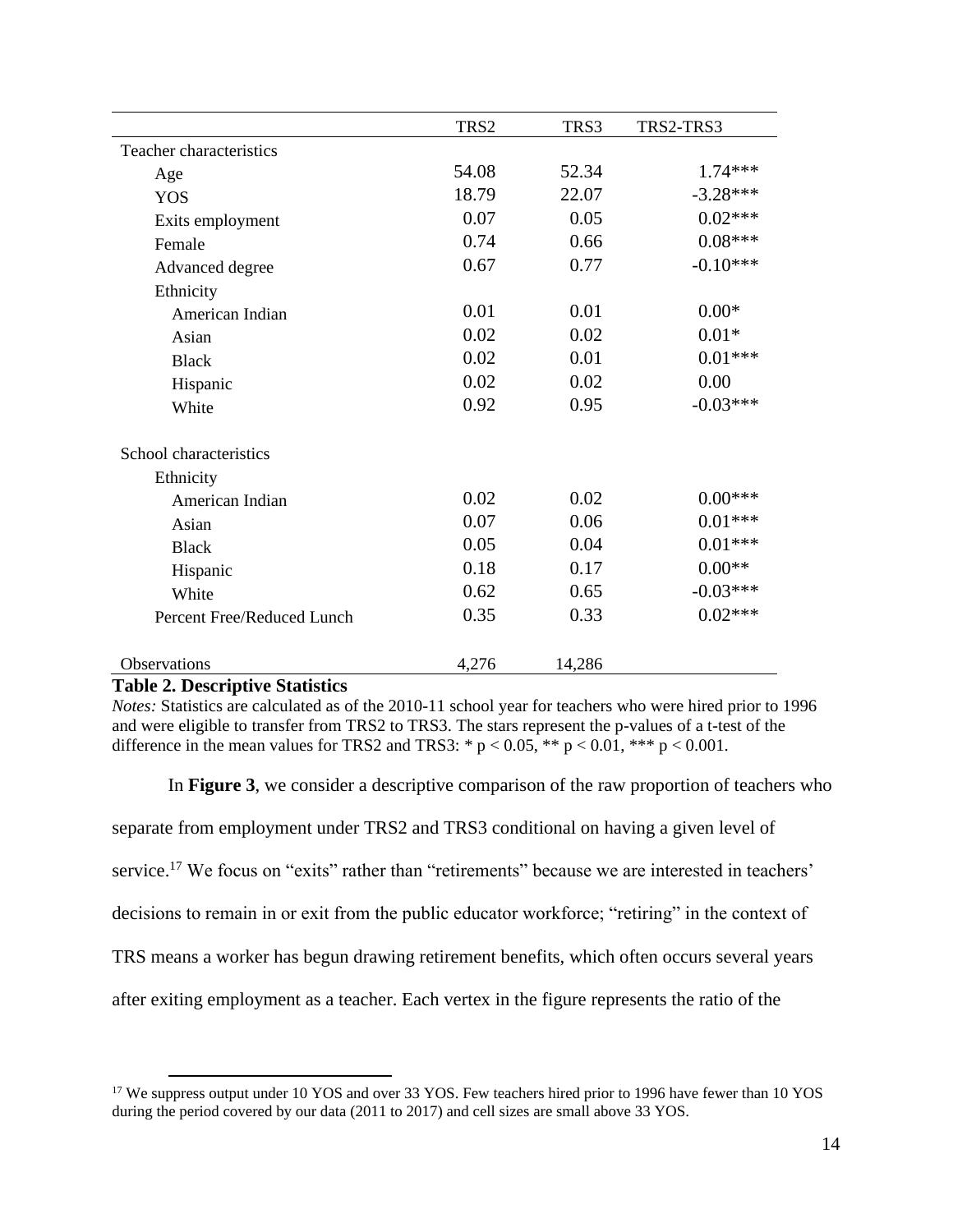number of teachers exiting with a given level of service to the total number of teachers observed with that level of service. Consistent with the financial implications associated with crossing the 29-30 YOS threshold, we see a large upward shift in the propensity to exit at 30 YOS and that the shift is larger among members of TRS2 than among members of TRS3. A limitation of this descriptive comparison (which will be addressed in the more formal analysis below) is that it does not account for an employee's age. As shown in **Table 2**, the average TRS2 member is older than the average TRS3 member and the gap in the exit probability at 30 YOS shown in **Figure 3** may be age-driven rather than plan-driven.



**Figure 3. Separation Probabilities for Teachers, by YOS and Plan Type**

*Notes:* Each vertex represents the ratio (The number of teachers exiting with X YOS)/ (The number of teachers observed with X YOS) during the period 2010-11 to 2016-17. Observations  $=$ 100,190.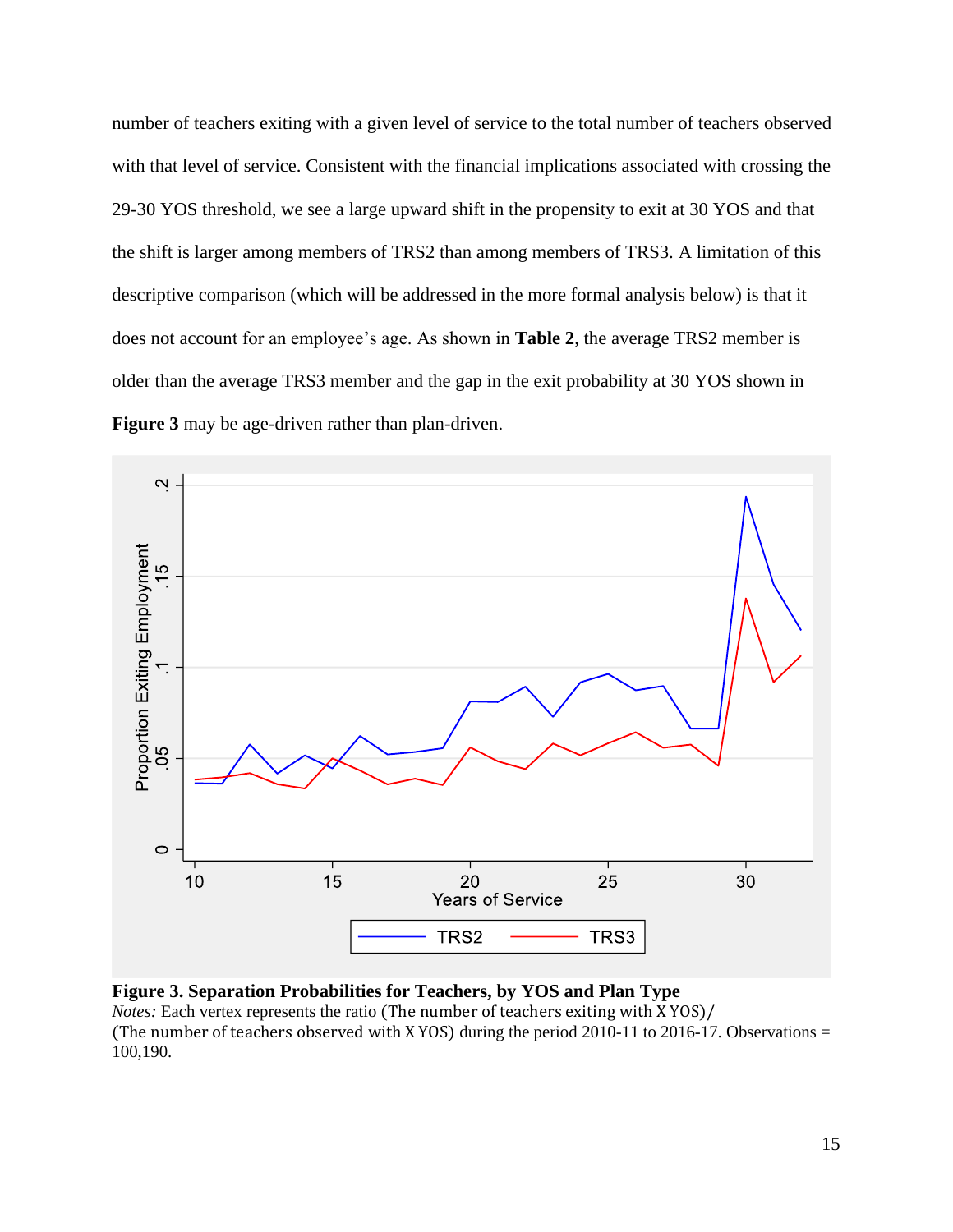#### **4. Empirical Approach**

We are interested in understanding how substantial differences in the financial incentives created by employer-sponsored pension plans may influence employees' end-of-career exit decisions. In comparing TRS2 and TRS3, we observe large differences in the magnitude of the opportunity cost of exiting. As discussed above, this difference is particularly stark around the 29-30 YOS threshold, which is the focus of our analysis.

We begin by considering whether the propensity to exit increases as employees cross the 29-30 YOS threshold, regardless of plan enrollment. We do this to determine whether teachers are in fact responsive to the corresponding increase in pension wealth; if they are not generally responsive, it would be difficult to interpret a finding of differential behavior between TRS2 versus TRS3 teachers. We estimate the following logistic regression model on the sample of teachers with 29 or 30 YOS:

$$
Exit_{it} = \alpha_{Age,YOS} + X\beta + \gamma_t + \varepsilon_{it},
$$
\n(2)

where  $Exit_{it}$  is an indicator for whether teacher *i* exits in year *t*. Because the financial implications of exiting with a particular level of YOS vary substantially with age, we fully interact indicators for *Age* and YOS to generate the vector of indicator variables  $\alpha$ .<sup>18</sup> This allows us to compare  $Pr(Exit = 1 | YOS = 30)$  to  $Pr(Exit = 1 | YOS = 29)$  given employee age. The model controls for a vector of employee characteristics which prior work has shown to be predictive of retirement timing, including gender, having an advanced degree, and ethnicity (Coile & Gruber, 2007). We also include school characteristics (including percent FRL and the ethnic composition of the school) that have been shown to be related to teacher attrition (Lankford, Loeb, & Wyckoff, 2002), and school-year fixed effects  $(\gamma_t)$  to control for time-

<sup>&</sup>lt;sup>18</sup> The variable *Age* represents an employees age as of June  $30<sup>th</sup>$  in the current year. The variable *YOS* is rounded down to the nearest integer.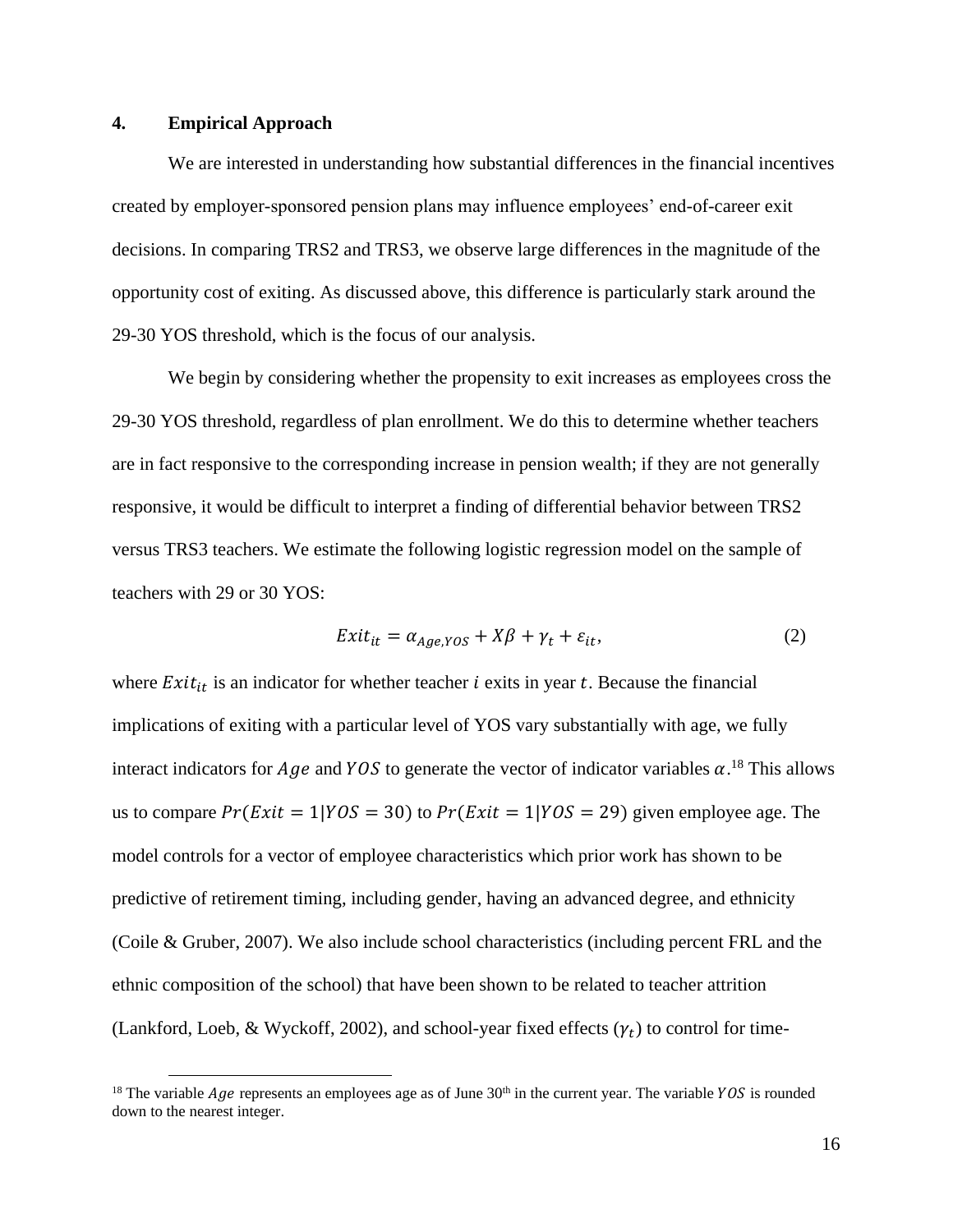varying factors that may influence the odds of exiting (e.g., changing economic conditions or stock market fluctuations). Hence, the identification of the coefficients of interest (the vector of indicators  $\hat{\alpha}$ ) comes from within-year variation in the propensity to exit.<sup>19</sup>

Our primary hypothesis is that, because the financial implications of the decision to stay or exit around the 29 to 30-YOS threshold are much larger under TRS2 than TRS3, exit patterns around that threshold will differ according to plan enrollment. To test this, we modify the vector of indicators  $\alpha$  in equation (2) by adding an interaction for plan enrollment:

$$
Exit_{it} = \alpha_{Plan, Age,YOS} + X\beta + \gamma_t + \varepsilon_{it}.
$$
\n(3)

We can then test whether the increase in the propensity to exit as employees move from 29 YOS to 30 YOS is greater under TRS2 than it is under TRS3:

$$
[Pr(Exit = 1 | TRS2, YOS 30) - Pr(Exit = 1 | TRS2, YOS 29)] - (4)
$$
  

$$
[Pr(Exit = 1 | TRS3, YOS 30) - Pr(Exit = 1 | TRS3, YOS 29)] > 0.
$$

It is important to note that differing exit behavior among members of TRS2 and TRS3 identified by these models is likely to reflect the influence of the financial incentives created by the pension plans as well as the self-selection of employees into each plan. As noted above, the members of TRS3 observed in our study sample opted to transfer from TRS2 to TRS3 when it was introduced in 1996 and the differing financial incentives created by the two plans would have played a role in the transfer decision. In the context of our analysis, the selection and financial incentive effects reinforce one another. For instance, a teacher who anticipated exiting employment with 29 YOS would have had a financial incentive to self-select into TRS3 when given the option to do so in 1996. Hence, we would interpret the finding of a positive difference

<sup>&</sup>lt;sup>19</sup> Reaching important eligibility thresholds under Social Security and Medicare are also likely to influence employees' exit decisions. All employees in our study sample are subject to the same eligibility rules, which are age dependent and controlled for by the vector of indicators  $\alpha$ .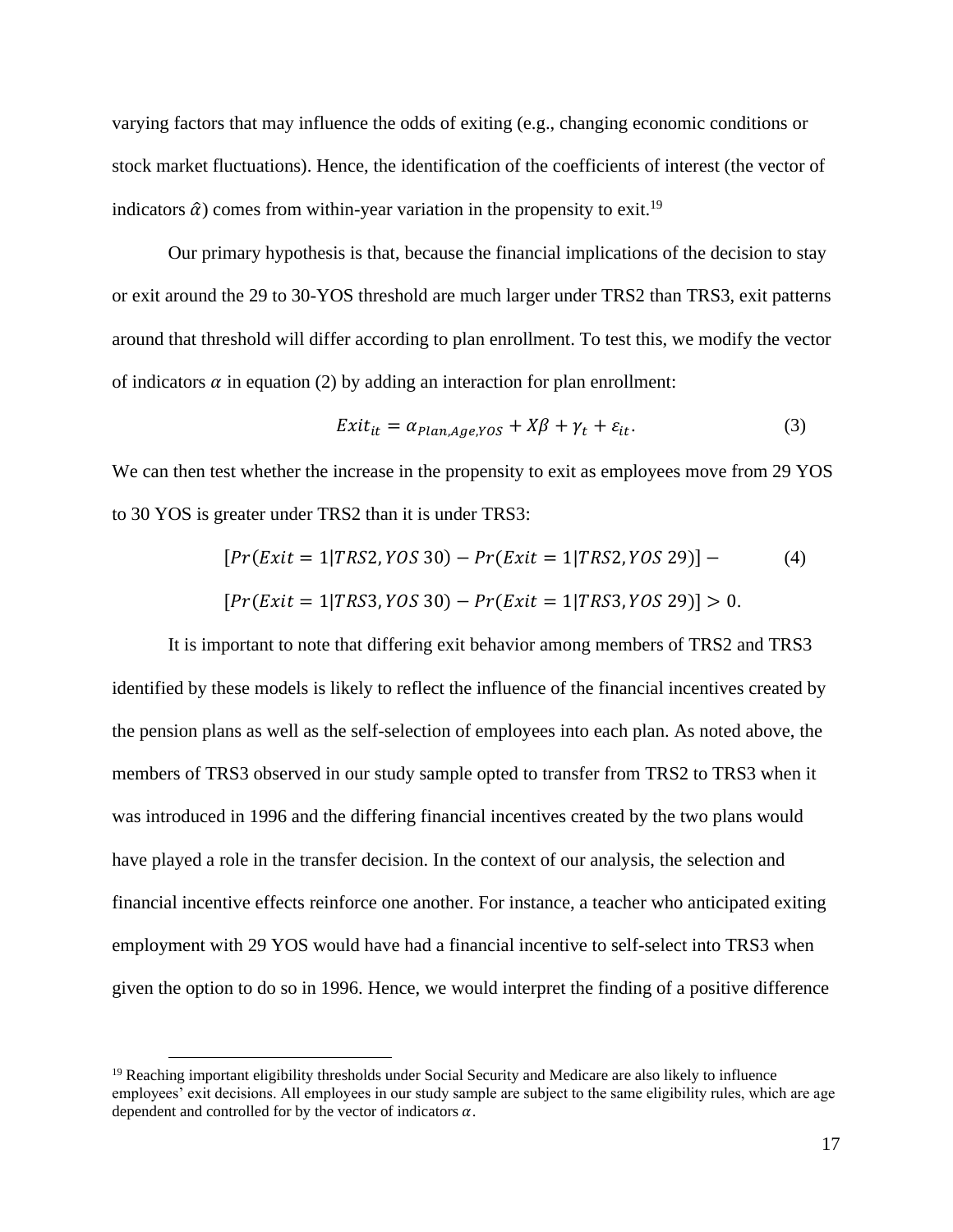in the inequality described in equation (4) as an upper bound on the true plan-driven difference (i.e., absent the influence of any sorting effects).

## **5. Results**

In this section, we examine whether employees are generally responsive to the 29-30 YOS threshold and then explore the main research question of this paper: whether responsiveness to the 29-30 YOS threshold is different between TRS2 and TRS3.

**Figure 4** plots the predicted probability of exiting employment by age and YOS. We see a great deal of variation in the propensity to exit across both age and YOS. That said, at every age, the probability of exit is higher among teachers with 30 YOS than among teachers with 29 YOS. This pattern could be due to the high opportunity cost of exiting when relatively young. To see this, consider the pension wealth plot in **Figure 2a**, which shows that a TRS2 member who reaches 30 YOS at age 55 can gain roughly \$500,000 in pension wealth by staying in the workforce for an additional seven years.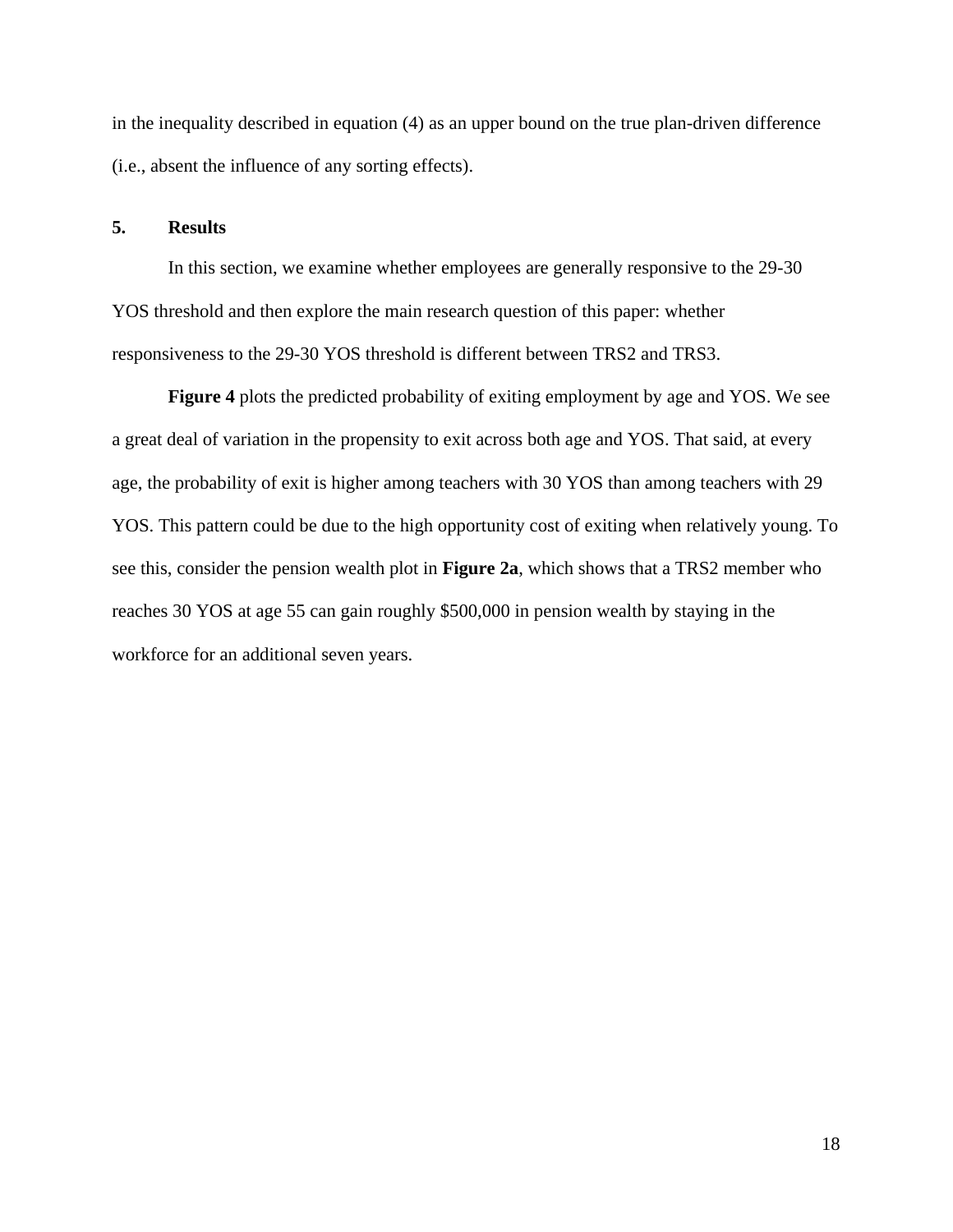

**Figure 4. Marginal Exit Probabilities for Teachers With 29 and 30 YOS, by Age** *Notes:* The figure represents output generated from the estimation of equation (2). There are 5,459 teacher-year observations in the regression model, and standard errors are estimated using the delta method. The graphical output is restricted to the 55 to 63 age range for presentation purposes.

In **Table 3**, we look at the *increase* in the propensity to exit as employees cross the 29-to-30 YOS threshold and test the difference  $Pr(Exit = 1|YOS30) - Pr(Exit = 1|YOS29)$ . For example, at age 55, the probability of exit is 4.8 percentage points higher among teachers with 30 YOS than among teachers with 29 YOS. This difference in the probability of exit is statistically significant at every age level, ranging between 4.8 percentage points at age 55 and 28.7 percentage points at age 61. Broadly speaking, these results indicate that employees are generally responsive to the pension incentives present at the 29-30 YOS threshold and that the degree to which the propensity to exit increases upon reaching 30 YOS is highly dependent on age.

Estimated Effect and Standard Error for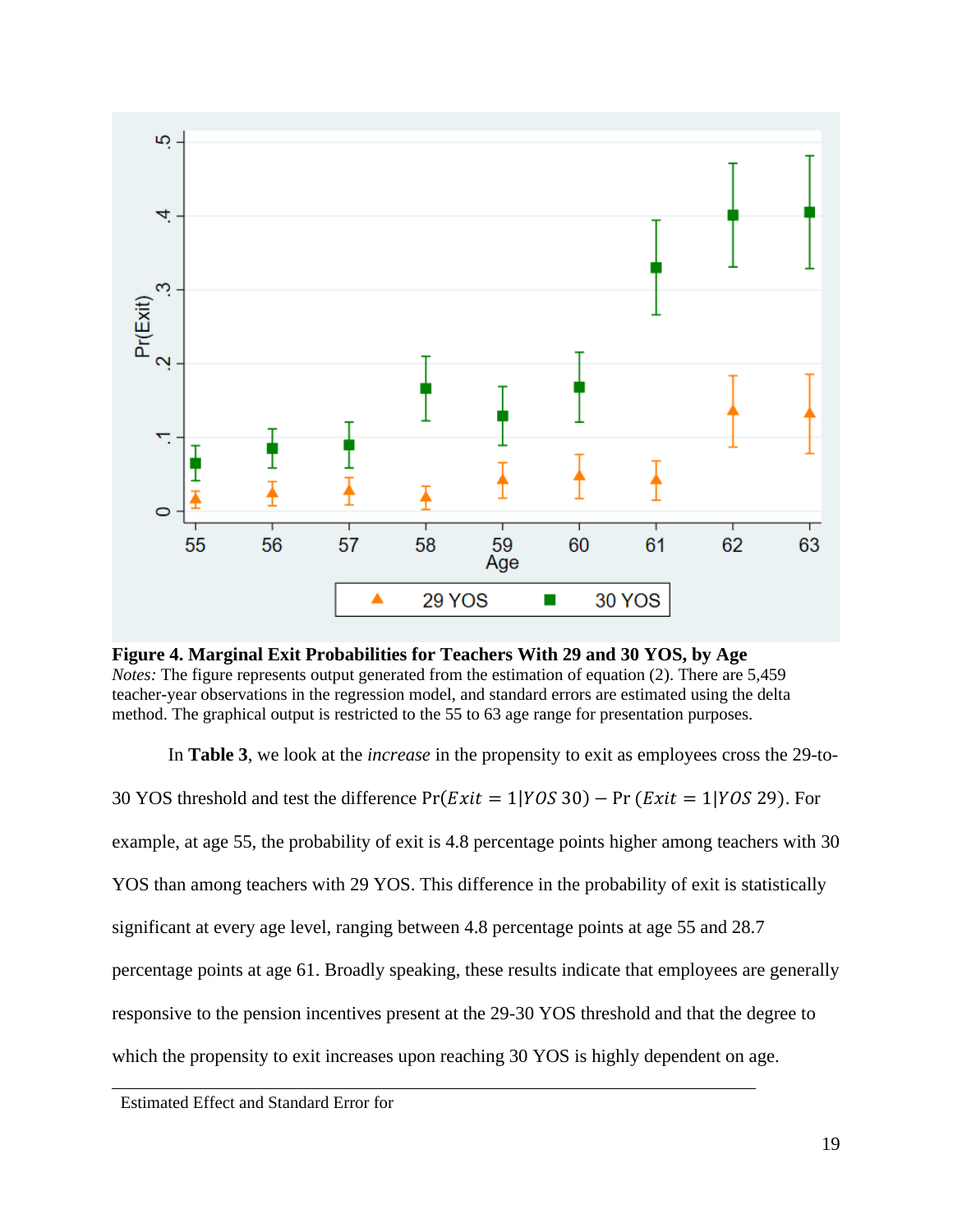| $Pr(Exit = 1   30YOS) - Pr(Exit = 1   29YOS) = 0$ |            | Lower CI | Upper CI |
|---------------------------------------------------|------------|----------|----------|
|                                                   |            |          |          |
| Age 55                                            | $0.048***$ | 0.023    | 0.074    |
|                                                   | (0.013)    |          |          |
| Age 56                                            | $0.060***$ | 0.029    | 0.091    |
|                                                   | (0.016)    |          |          |
| Age 57                                            | $0.061***$ | 0.026    | 0.097    |
|                                                   | (0.018)    |          |          |
| Age 58                                            | $0.145***$ | 0.099    | 0.191    |
|                                                   | (0.023)    |          |          |
| Age 59                                            | $0.087***$ | 0.041    | 0.133    |
|                                                   | (0.024)    |          |          |
| Age $60$                                          | $0.119***$ | 0.063    | 0.174    |
|                                                   | (0.028)    |          |          |
| Age $61$                                          | $0.287***$ | 0.217    | 0.356    |
|                                                   | (0.036)    |          |          |
| Age $62$                                          | $0.265***$ | 0.179    | 0.351    |
|                                                   | (0.044)    |          |          |
| Age $63$                                          | $0.275***$ | 0.182    | 0.369    |
|                                                   | (0.048)    |          |          |

**Table 3. Difference in the Predicted Probability of Exit Between 29 and 30 YOS** *Notes:* Estimates test differences in predicted probabilities derived from the estimation of equation (3). The reported effect is  $(\Pr(Exit = 1 | 30YOS) - \Pr(Exit = 1 | 29YOS))$ . There are 5,459 teacher-year observations in the regression model. Standard errors are estimated using the delta method.

Turning to the question of whether the propensity to exit around the 29-30 YOS threshold varies by plan, **Figure 5** presents predicted probabilities derived from the estimation of equation (3), which interacts indicators for age and YOS with an indicator for plan enrollment. The lefthand panel shows the predicted probability of exit at 29 YOS for TRS2 and TRS3, and the righthand panel shows an equivalent plot at 30 YOS. Generally, this figure suggests that the exit patterns among members of TRS2 and TRS3 are similar to one another (the confidence intervals for the two plans clearly overlap).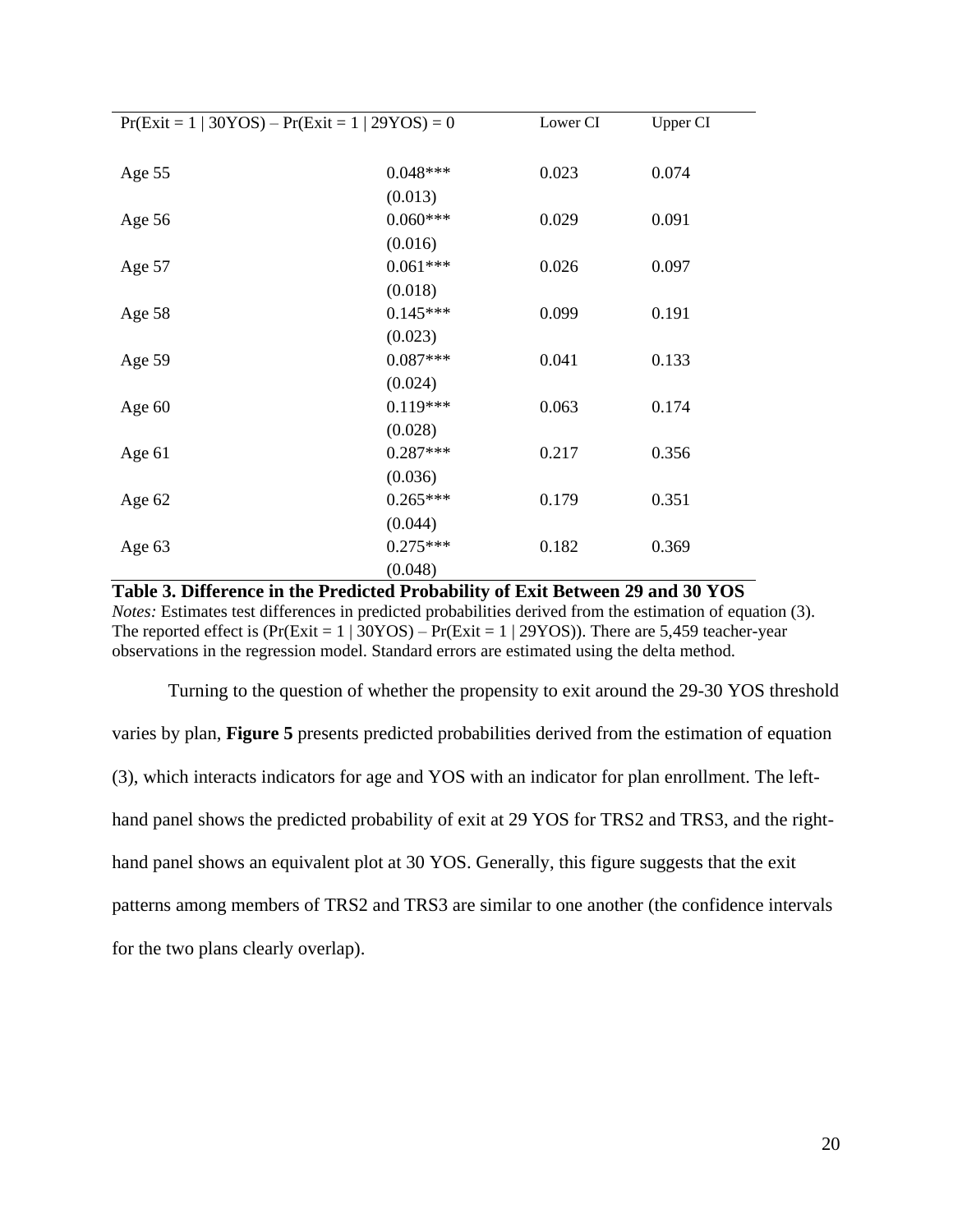

**Figure 5. Marginal Exit Probabilities for Teachers With 29 and 30 YOS, by Age and Plan** *Notes:* The plots present predicted probabilities derived the estimation of equation (3). There are 5,400 teacher-year observations in the model, and standard errors are estimated using the delta method.

In **Table 4**, we test whether the *increase* in the propensity to exit upon accruing 30 YOS

is higher among members of TRS2 than it is among members of TRS3. Specifically, we perform

a one-tailed test of significance on the inequality expressed in equation (4) by age level:

 $[Pr(Exit = 1 | TRS2, YOS 30) - Pr(Exit = 1 | TRS2, YOS 29)] -$ 

 $[Pr(Exit = 1 | TRS3, YOS 30) - Pr(Exit = 1 | TRS3, YOS 29)] > 0.^{20}$  The estimated effect

sizes are generally close to zero (ranging from  $-0.039$  to 0.035) and contrary to expectations, the

increase in the propensity to exit upon reaching 30 YOS is *smaller* for TRS2 than for TRS3 for

<sup>&</sup>lt;sup>20</sup> Note that indicator coefficients for TRS2 29 YOS at ages 57 and 59 cannot be estimated because no teachers were observed exiting within these bins, and thus, are treated as precise zeros for calculating predicted probabilities. Age-YOS-Plan bin sizes range from 34 to 58 for TRS2 and from 90 to 413 for TRS3. The bins with no exits have 49 and 46 observations at age 57 and age 59, respectively.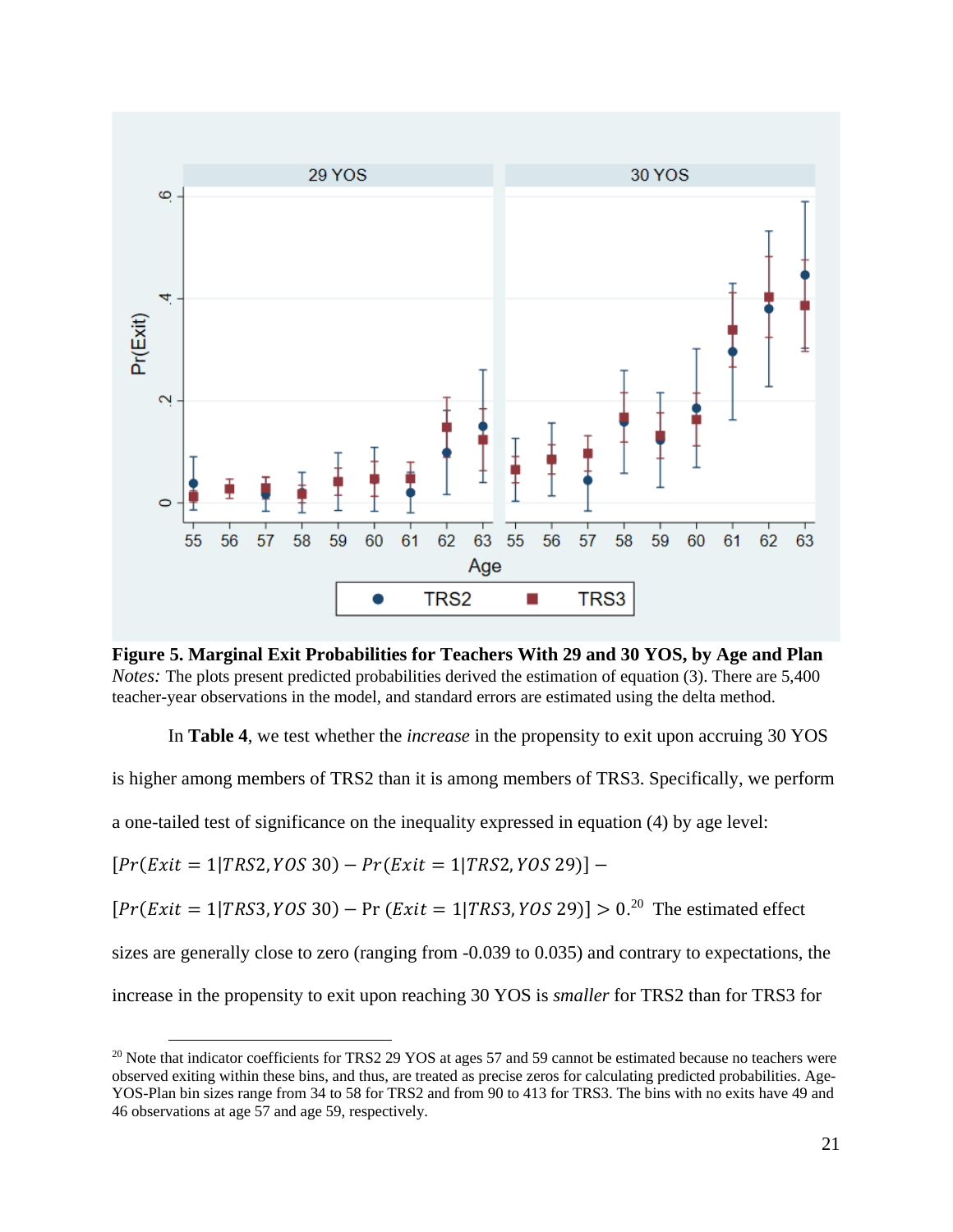six of the nine age levels considered. In no case do we find that the increase in exit propensity among TRS2 employees is significantly higher than among TRS3 employees. and at some age levels, the upper bound of the difference (at a 95% level of confidence). However, at most age levels, the upper bound of the estimated effect is quite large, resulting in some ambiguity about what we can conclude from this model specification.

| Estimated Effect and Standard Error for                                                                                 | <b>Upper Bound</b> |                                 |
|-------------------------------------------------------------------------------------------------------------------------|--------------------|---------------------------------|
| $[Pr(Exit = 1   TRS2 30YOS) - Pr(Exit = 1   TRS2 29YOS)]$<br>$-[Pr(Exit = 1   TRS3 30YOS) - Pr(Exit = 1   TRS3 29YOS)]$ |                    | $(95\%$ level of<br>confidence) |
|                                                                                                                         |                    |                                 |
| Age 55                                                                                                                  | $-0.025$           | 0.045                           |
|                                                                                                                         | (0.043)            |                                 |
| Age 56                                                                                                                  | $-0.010$           | 0.068                           |
|                                                                                                                         | (0.047)            |                                 |
| Age 57                                                                                                                  | $-0.039$           | 0.026                           |
|                                                                                                                         | (0.04)             |                                 |
| Age 58                                                                                                                  | $-0.011$           | 0.088                           |
|                                                                                                                         | (0.06)             |                                 |
| Age 59                                                                                                                  | $-0.009$           | 0.091                           |
|                                                                                                                         | (0.06)             |                                 |
| Age $60$                                                                                                                | 0.023              | 0.144                           |
|                                                                                                                         | (0.074)            |                                 |
| Age 61                                                                                                                  | $-0.016$           | 0.119                           |
|                                                                                                                         | (0.082)            |                                 |
| Age 62                                                                                                                  | 0.025              | 0.194                           |
|                                                                                                                         | (0.102)            |                                 |
| Age 63                                                                                                                  | 0.035              | 0.213                           |
|                                                                                                                         | (0.108)            |                                 |
|                                                                                                                         |                    |                                 |

## **Table 4. Difference in Probability of Exit between TRS2 and TRS3, by Age**

*Notes:* Estimates test the difference represented in equation (4). Predicted exit probabilities are derived from the estimation of equation (3). There are 5,400 teacher-year observations in the model, and standard errors are estimated using the delta method. Output is truncated to the age 55-63 age range for presentation purposes.

To improve statistical power, we take advantage of a pattern exhibited in **Figure 5** – that

the relationship between age and quit propensity is similar for TRS2 and TRS3. We modify

equation (3) so that age is no longer interacted with plan: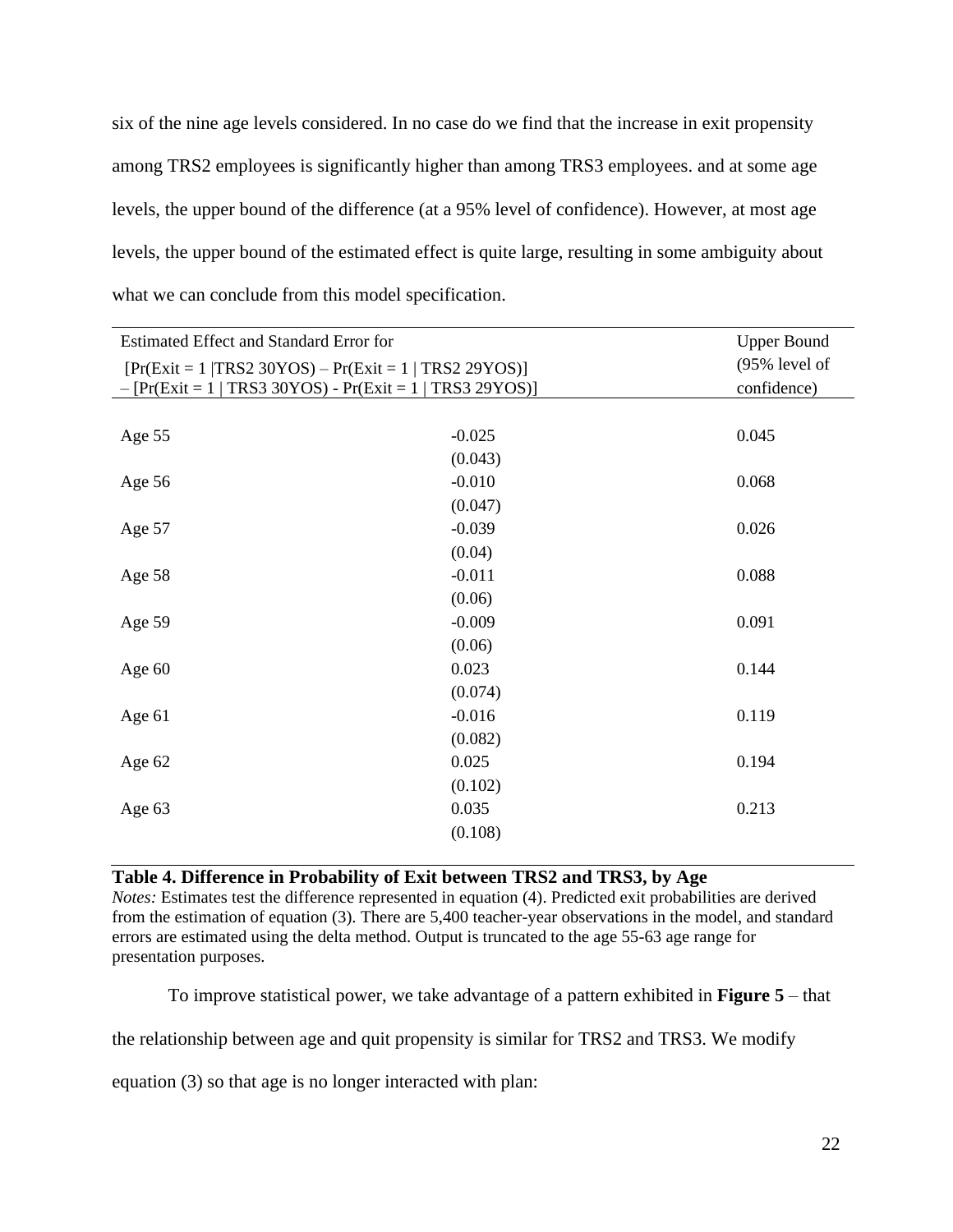$$
Exit_{it} = \alpha_{Plan,YOS} + \delta_{Age,YOS} + X\beta + \gamma_t + \varepsilon_{it}.
$$
\n<sup>(5)</sup>

The estimated effect described by equation (4), now pooled across age levels, is presented in Table 5 for the overall sample in column (1) and for teachers aged 60 to 63 in column (2).<sup>21</sup> In both models, the sample is restricted to teachers under the age of 64 because we estimate a single pension plan effect across ages  $(\hat{\alpha})$  and reaching 30 YOS does not have implications for early retirement eligibility beyond age 64.

|                                                 | All Ages | Age $60+$ |  |
|-------------------------------------------------|----------|-----------|--|
|                                                 | (1)      | (2)       |  |
| Effect                                          | $-0.011$ | 0.007     |  |
|                                                 | (0.035)  | (0.048)   |  |
| <b>Upper Bound</b><br>(95% level of confidence) | 0.047    | 0.086     |  |
| <b>Teacher-year Observations</b>                | 4,873    | 1,534     |  |

**Table 5. Pooled-model specifications**

*Notes:* Each column reports results from a logistic regression reported in equation (5). In column (2), the sample is restricted to teachers age 60+. The model also includes controls for teacher characteristics (gender, ethnicity, and Master's degree) and school characteristics (percent ethnicity and FRL), and school year fixed effects. The reported Effect is  $[Pr(Exit = 1 | TRS2 30YOS) - Pr(Exit = 1 | TRS2 30YOS)]$ 29YOS)] – [Pr(Exit = 1 | TRS3 30YOS) - Pr(Exit = 1 | TRS3 29YOS)].

As before, we fail to find evidence that the increase in the propensity to exit upon

reaching 30 YOS is for TRS2 than for TRS3. In the pooled models, the estimated effect sizes are close to zero (between -0.011 and 0.007) and are more precise. The upper bounds on these estimates exclude effect sizes of 4.7 percentage points (all ages) and 8.6 percentage points (age 60+). The *general* effect sizes of crossing the 29-30 YOS threshold (presented in **Table 3**) average 15.0 percentage points (across all ages) and 23.7 (age 60+).

<sup>&</sup>lt;sup>21</sup> We also estimated specifications replacing the age indicators with a quadratic in age and found similar results.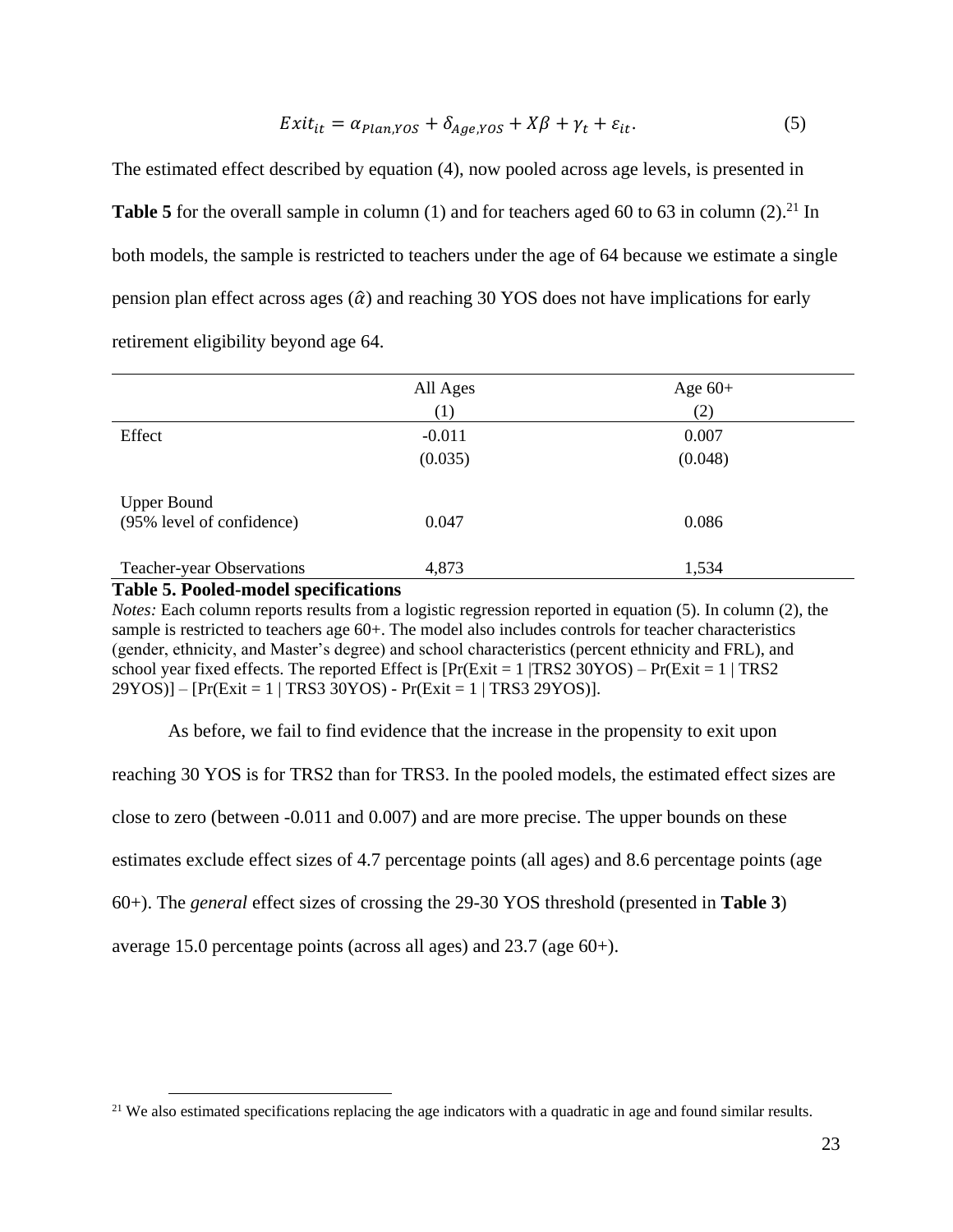#### **6. Applying a Simulation Approach to Modeling TRS2 and TRS3 Exit Probabilities**

As previously discussed, prior analyses of the relationship between pension structure and retirement timing have tended to adopt a simulation approach to studying the implications of changing pension plan structures. To help consider our findings in the context that literature, we apply a simulation-based approach to predicting exits under TRS2 and TRS3; for this we use the Stock-Wise model and parameter estimates from Ni and Podgursky (2016) and Ni, Podgursky and Wang  $(2022)^{22}$ . In this model, a teacher chooses to either continue working or exit by comparing their expected utility from leaving with their expected utility from continuing to work. When a teacher's expected utility from leaving exceeds their expected utility from continuing to work, the teacher leaves.<sup>23</sup> Our implementation of the model accounts for retirement wealth accrued under TRS2 and TRS3 as well as the value of Social Security benefits. 24

We assume that teachers' pension benefits, salaries, and Social Security benefits are predictable. This leaves only two sources of uncertainty: mortality and preference shocks. For mortality, we use the tables dictated for use under the Employment Retirement Income Security Act (ERISA) that are compiled and updated by the IRS.<sup>25</sup> Following Ni, Podgursky and Wang (2022), we model preference shocks as an AR(1) process with normally distributed annual errors.<sup>26</sup> To estimate the probability of exit using the structural model, we run  $1,000,000$ 

<sup>&</sup>lt;sup>22</sup> Specifically we use the parameters estimated pooled sample in Ni and Podgursky (2016). To improve the fit for Washington's teachers, we increased the disutility of work parameter, κ to equal one.

 $23$  See section 6 of Ni, Podgursky and Wang (2022) for a detailed description of the model.

 $24$  The value of Social Security benefits is calculated using the method described in Equation 1 and the Social Security benefit formula described in the Social Security Annual Statistical Supplement in Appendix D.

<sup>&</sup>lt;sup>25</sup> Specifically we use the 2013 static mortality table based on the RP-2000 Mortality Tables Report adjusted for mortality improvement using Projection Scale AA. The mortality table can be found at [http://www.irs.gov/pub/irs](http://www.irs.gov/pub/irs-drop/n-08-85.pdf)[drop/n-08-85.pdf.](http://www.irs.gov/pub/irs-drop/n-08-85.pdf)

<sup>&</sup>lt;sup>26</sup> See Section 6 of Ni, Podgursky and Wang (2022) for a more thorough description of preference shocks.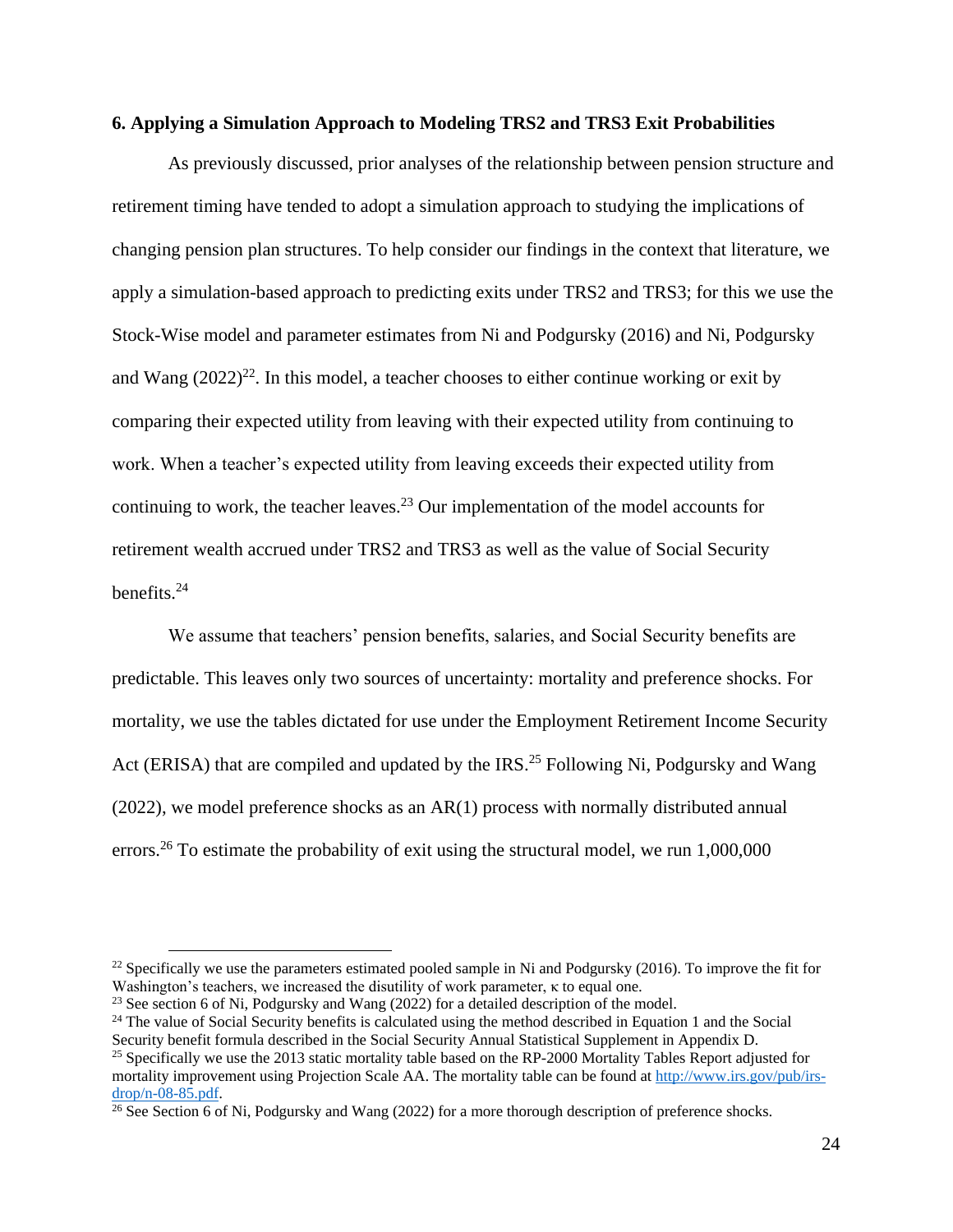simulations for each plan and relevant entry age allowing for varying preference shocks and calculate the probability of exiting in each year across simulation runs.

We simulate exit probabilities for both TRS2 and TRS3 to understand how well the model predicts exit patterns for the traditional DB and hybrid DB-DC plans. We expect the structural model to peform well in predicting exit probabilities for TRS2 because previous research has demonstrated strong performance in DB plan contexts (Kim et al., 2021; Ni et al., 2022; Ni & Podgursky, 2016). For the hybrid plan, we expect the simulation model – which is primarily focused on the influence of financial incentives – to predict a response to crossing the 29-30 YOS threshold that is substantially smaller than that predicted for TRS2. And given our empirical results, which failed to find any significant difference in exit behavior between TRS2 and TRS3 around the 29-30 YOS threshold, we expect that the simulation model will not peform as well for TRS3.

In **Figure 6**, we compare the exit probabilities forecast by the simulation model to the actual exit probabilities presented in **Figure 5**. The upper panel compares simulated and actual exit probabilities for TRS2 and the lower panel does the same for TRS3. While there are moderate deviations between forecast and actual exit probabilities for both plans, the largest deviations between forecast and actual exit probabilities are occur under TRS3.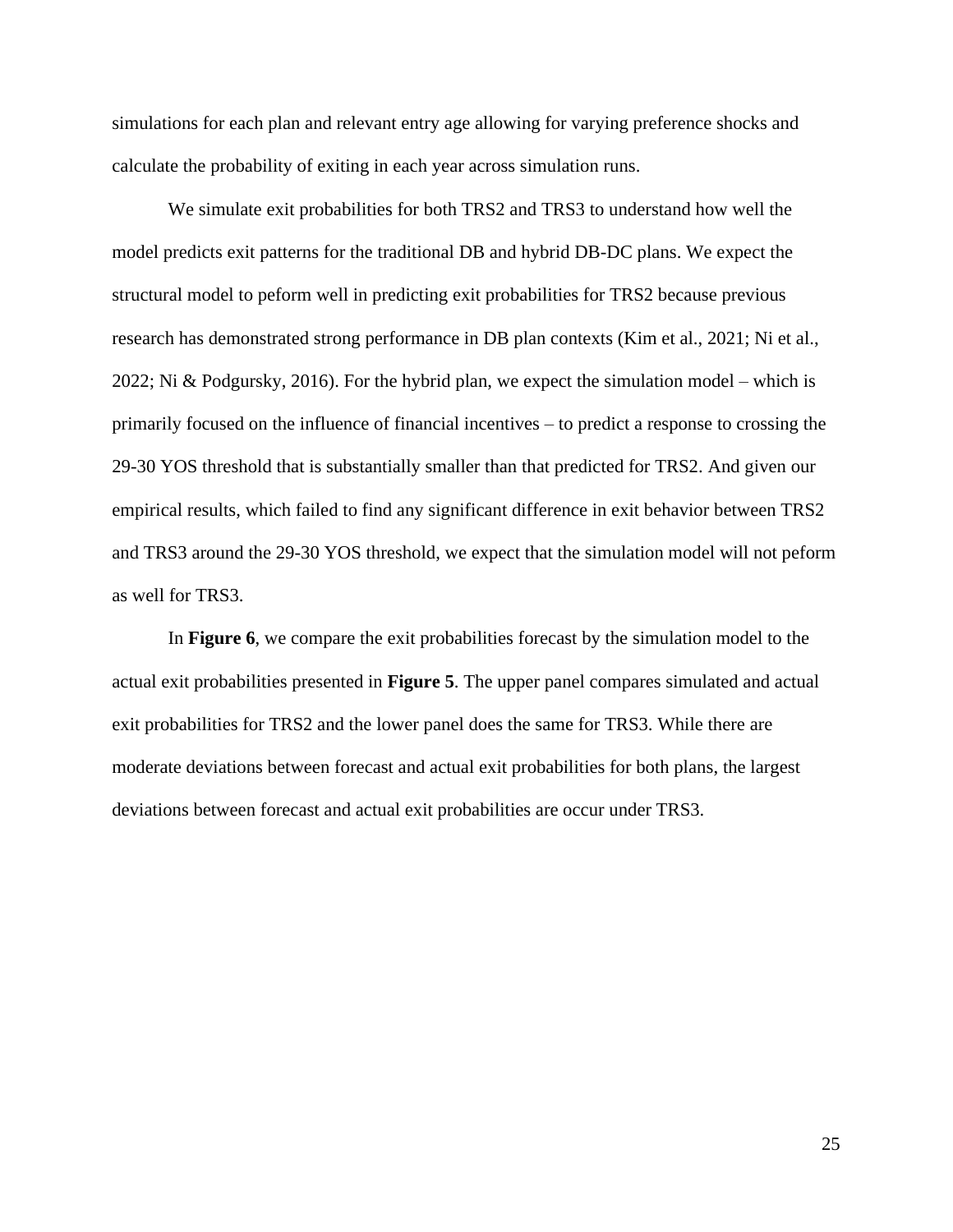

**Figure 6. Comparison of Option Value Model and Actual Exit Probabilities**

*Notes:* Hollow points represent a simulated probability of exit using the Stock-Wise OV model described above and solid points replicate the empirical estimates presented in **Figure 5**.

To think about the simulation results in the context of our empirical analysis, it is worth

revisiting the hypothesis motivating that analysis: *Because the financial implications of the*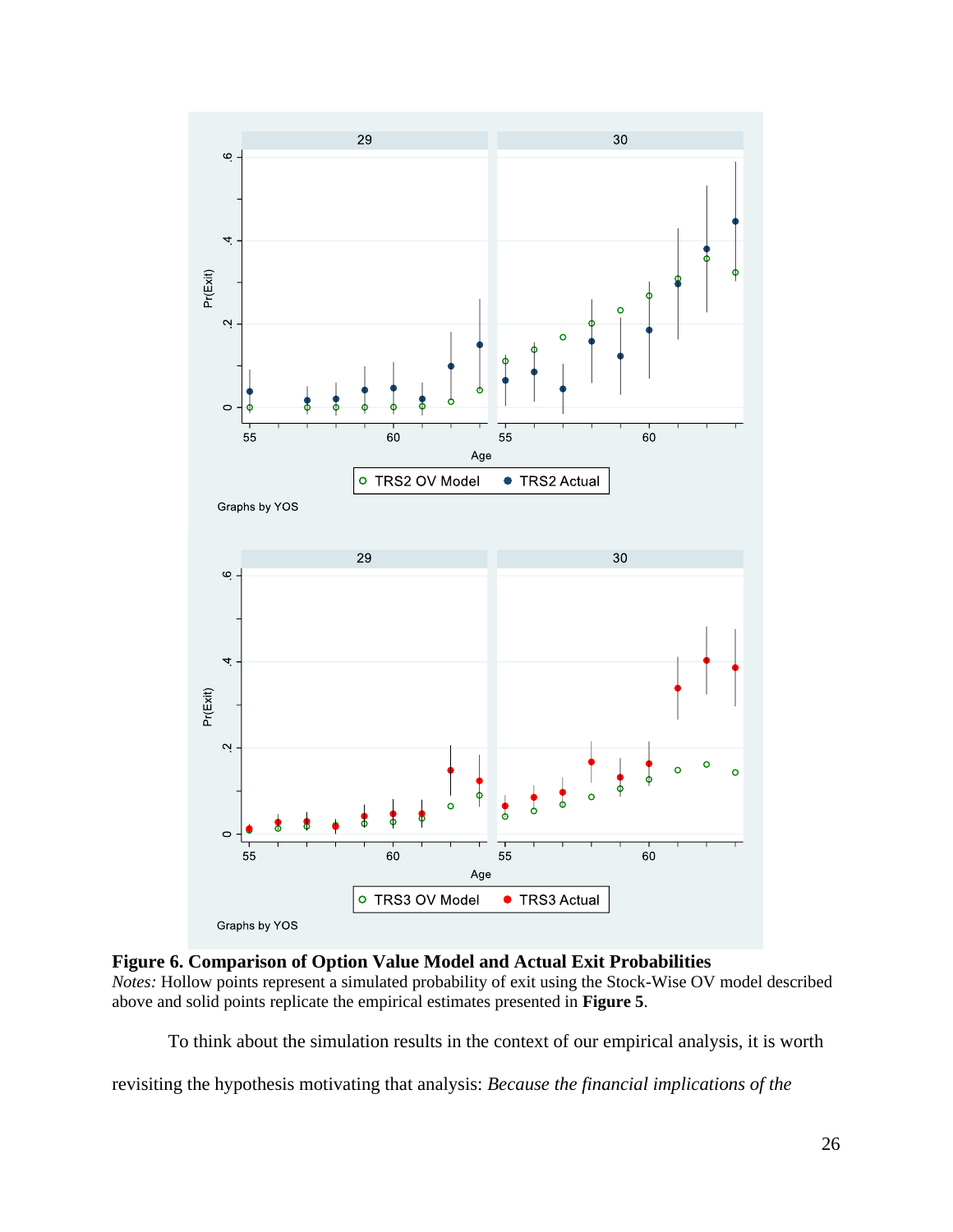*decision to stay or exit around the 29 to 30-YOS threshold are much larger under TRS2 than TRS3, exit patterns around that threshold will differ according to plan enrollment*. In **Section 5**, we evaluated this hypothesis by testing the inequality expressed in **equation (4)**.

$$
[Pr(Exit = 1 | TRS2, YOS 30) - Pr(Exit = 1 | TRS2, YOS 29)] -
$$
  

$$
[Pr(Exit = 1 | TRS3, YOS 30) - Pr(Exit = 1 | TRS3, YOS 29)] > 0.
$$

Here, we calculate the quantity on the left-hand side of **equation (4)** using the exit probabilities forecast by the OV model for each age level between 55 and 63. The results are presented in **Table 6** alongside our primary empirical results from **Table 4**.

| <b>Empirical Estimates</b> |                    | <b>Option Value Model</b> |
|----------------------------|--------------------|---------------------------|
| Difference                 | <b>Upper Bound</b> | Difference                |
|                            |                    |                           |
| $-0.025$                   | 0.045              | 0.079                     |
| (0.043)                    |                    |                           |
| $-0.010$                   | 0.068              | 0.098                     |
| (0.047)                    |                    |                           |
| $-0.039$                   | 0.026              | 0.118                     |
| (0.04)                     |                    |                           |
| $-0.011$                   | 0.088              | 0.136                     |
| (0.06)                     |                    |                           |
| $-0.009$                   | 0.091              | 0.152                     |
| (0.06)                     |                    |                           |
| 0.023                      | 0.144              | 0.169                     |
| (0.074)                    |                    |                           |
| $-0.016$                   | 0.119              | 0.194                     |
| (0.082)                    |                    |                           |
| 0.025                      | 0.194              | 0.250                     |
| (0.102)                    |                    |                           |
| 0.035                      | 0.213              | 0.230                     |
| (0.108)                    |                    |                           |
|                            |                    |                           |

**Table 6. Comparison of Empirical Estimates and Option Value Simulation Results** *Notes: The reported "difference" refers to the left-hand quantity expressed by equation (4):*   $[Pr(Exit)_{TRS2,30\,YOS} - Pr(Exit)_{TRS2,29\,YOS}] - [Pr(Exit)_{TRS3,30\,YOS} - Pr(Exit)_{TRS3,29\,YOS}].$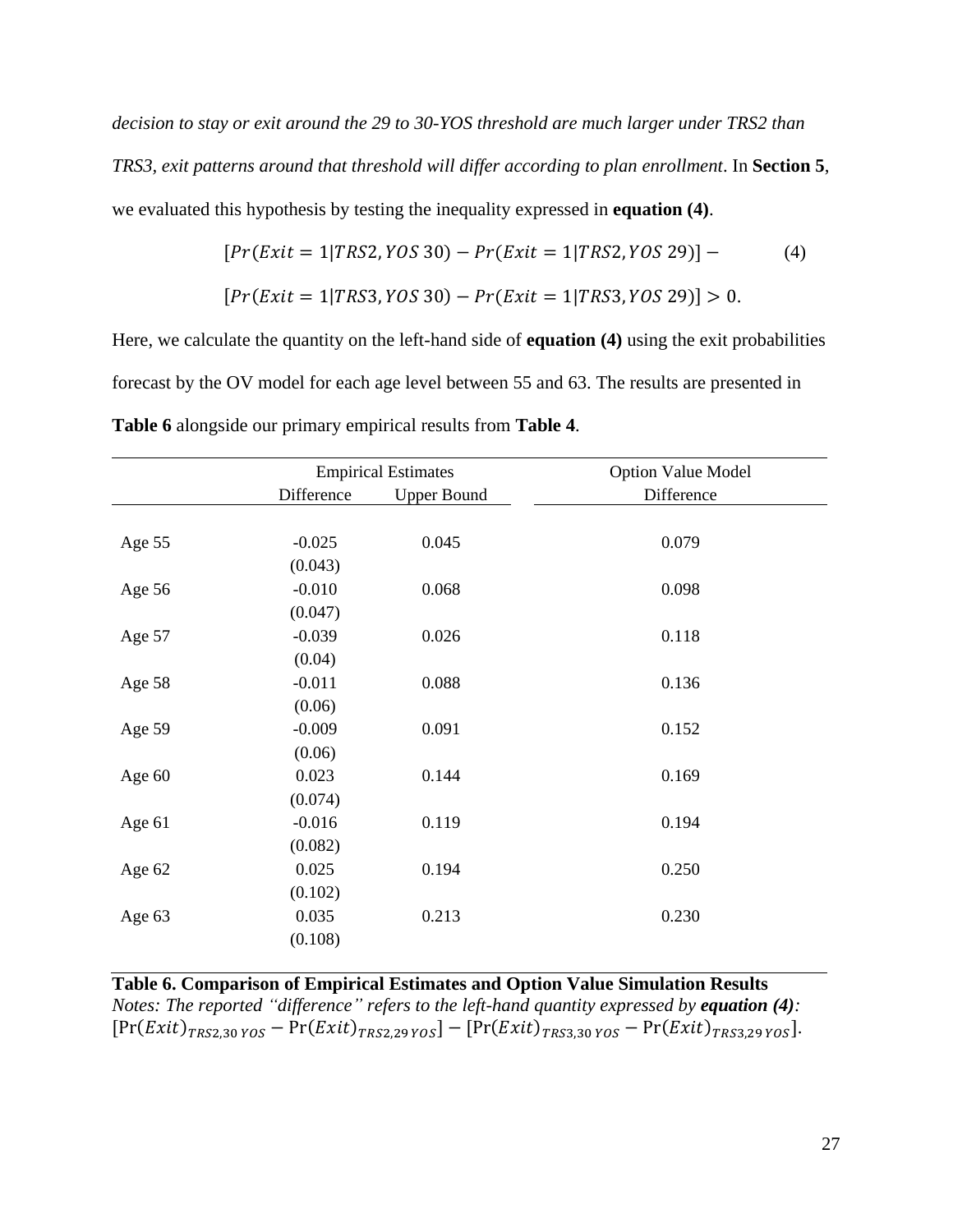The exit probabilities forecast by the simulation model reflect an expectation that exit patterns around the 29-30 YOS threshold *will* differ according to plan enrollment, and substantially so. The simulation model forecasts that the shift in the propensity to exit as a teacher crosses the 29-30 YOS threshold will be 7.9 to 23.0 percentage points higher among TRS2 members than among TRS3 members, depending on age. This stands in contrast to our empirical results, which did not find any systematic difference between TRS2 and TRS3 on that measure.

In fact, the differences between TRS2 and TRS3 implied by the simulation results fall outside of the upper bounds of our empirical estimates at every age level. The discrepancy between the simulation results and those based on observed behavior suggest that simulationbased approaches to modeling exit behavior may struggle to predict how significant changes in pension plan structures will affect employee retention, especially in the presence of influential eligibility thresholds.

#### **7. Discussion and Conclusions**

Pension plans can create strong incentives for employees to continue working or exit employment. With a growing number of states consider the adoption of alternative pension plan structures, it is important to understand how such change may impact the probability of exiting the workforce. However, direct evidence on the relationship between pension plan structure and retirement timing is limited since most of the states that *have adopted* alternative pension plan structures did so relatively recently such that few employees enrolled in those plans have reached retirement age.

The introduction of a hybrid DB-DC plan (TRS3) to Washington State's Teacher Retirement System in 1996 – and the ability of previously hired employees to transfer (from

28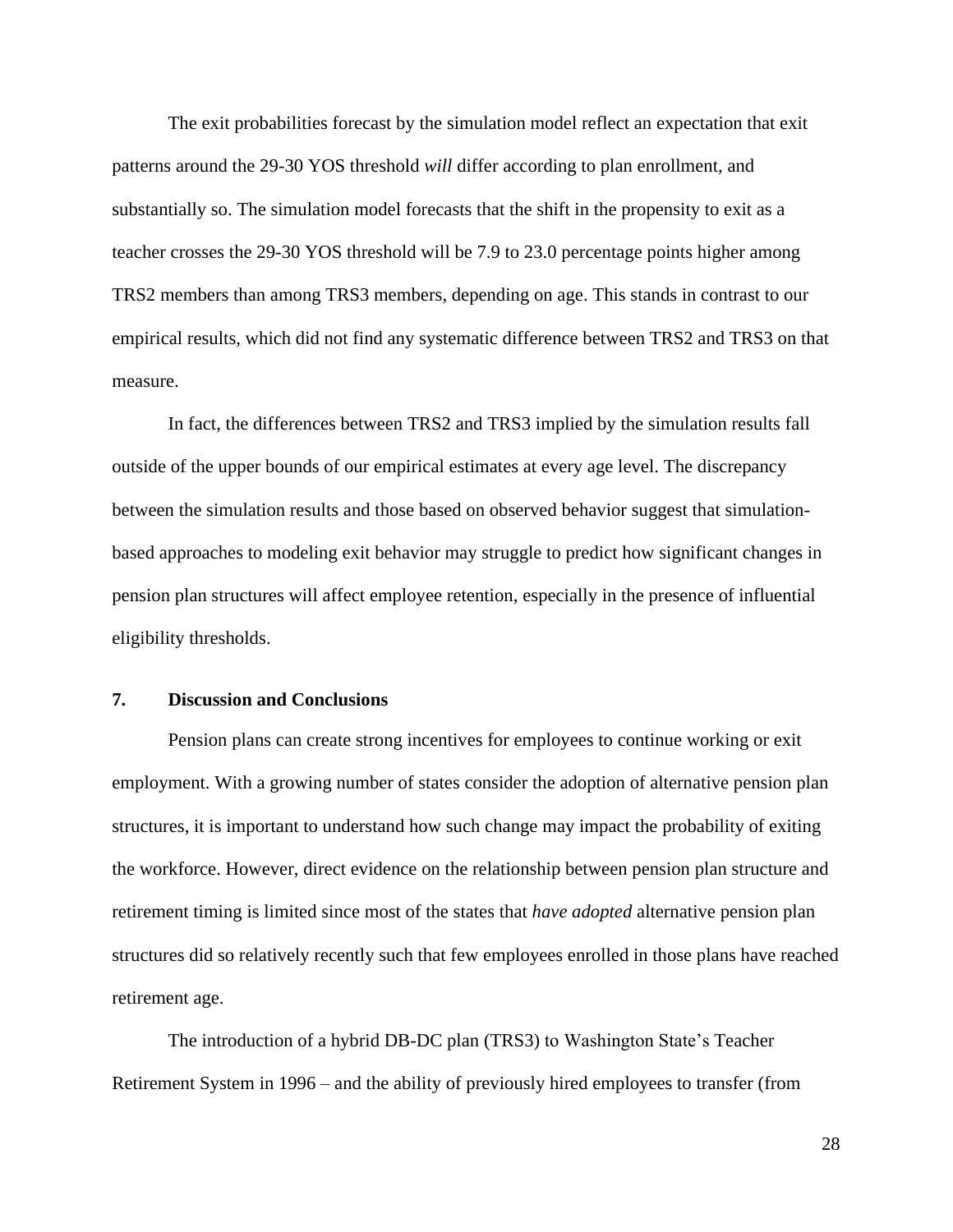TRS2) into that plan – has provided us a unique opportunity to empirically address the question of how moving to alternative plan structures might influence end-of-career exit patterns. Our analysis focuses on the point at which members of both TRS2 and TRS3 obtain eligibility for early retirement at 30 YOS and experience a large increase in pension wealth. Importantly, the increase in pension wealth upon reaching 30 YOS is much larger for members of TRS2 than TRS3. While employees in both plans are indeed responsive to crossing the 29-30 YOS threshold – they are far more likely to exit after reaching 30 YOS than at 29 YOS – we fail to find evidence that the propensity to exit varies according to plan enrollment. We also present evidence that this observed pattern of exit behavior differs substantially from the patterns of exit behavior forecast by simulation models, which predicted that TRS3 employees would be significantly less responsive to reaching the 30 YOS threshold than would TRS2 employees.

Our findings suggest that while the financial incentive created by the 30 YOS has a large impact on employees' propensity to exit, the *marginal* effect of the financial incentive on the propensity to exit is negligible in the space between TRS2 and TRS3. Two mechanisms may be driving this result. First, consistent with a literature that has found that social norms, statutory retirement ages, and co-worker peer effects can influence retirement timing independent of any financial incentive to retire at a particular age (Behaghel & Blau, 2012; Brown & Laschever, 2012; Lumsdaine et al., 1996; Vermeer et al., 2019), employees may be anchoring to the 30 YOS early retirement rule independent of the financial implications of that threshold. Second, it is possible that the magnitude of the financial incentive created by the 30 YOS threshold is large enough that the marginal effect of changing it is negligible. In other words, the financial incentive effect may have plateaued.

29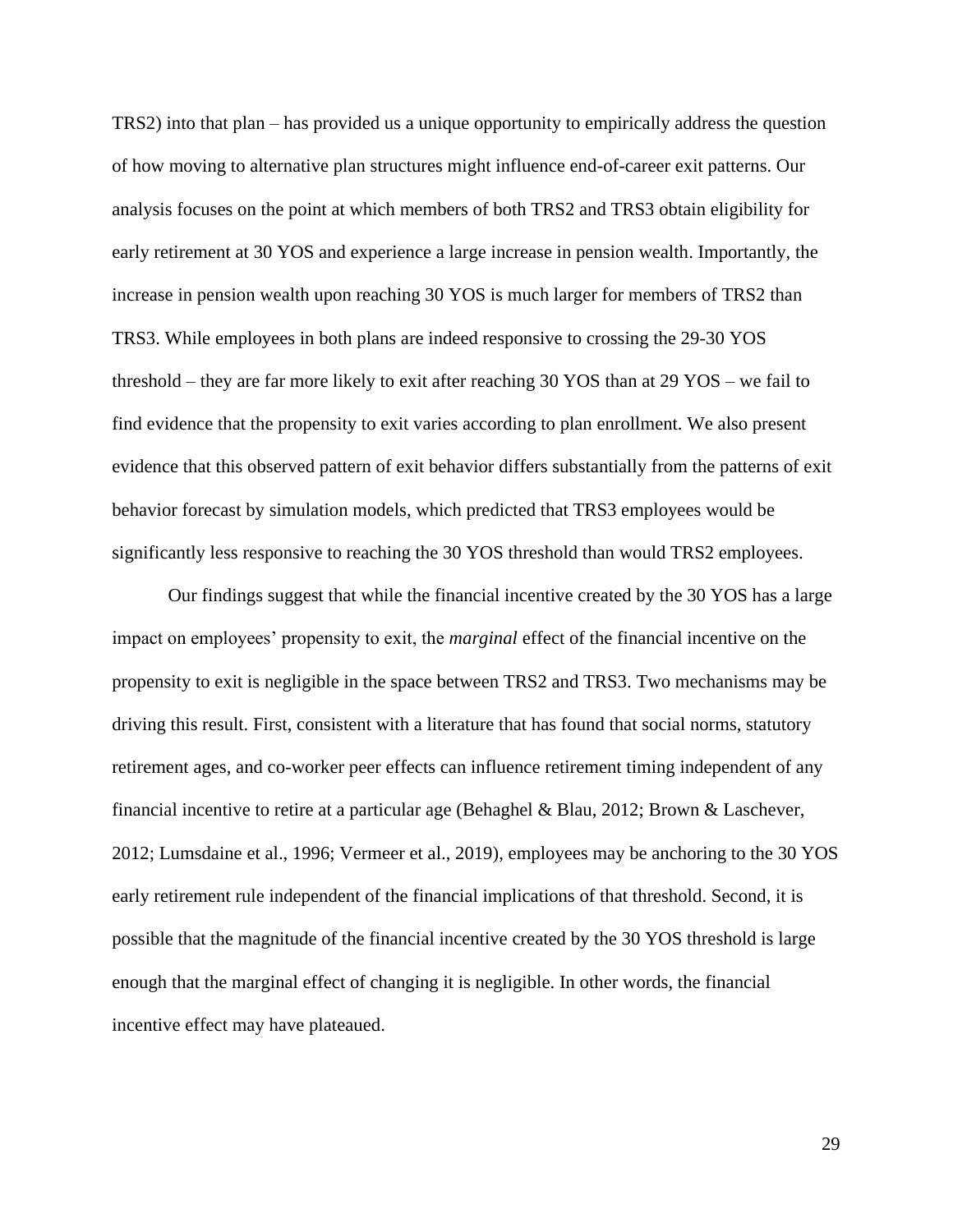While our analysis is quite narrow in its focus on the 30 YOS early retirement threshold, the findings are quite relevant to the broader debate around the role pensions play in employee retention. It is common for members of public-sector DB plans to experience enormous increases in pension wealth upon reaching a particular threshold of age and service (Costrell and Podgursky, 2009). But beyond their (intended) effect on employee retention, such large increases in pension wealth do not appear to have a clear policy purpose, while presenting significant downsides to employees who exit prematurely (see, for example, McGee and Winters (2019)). Taken at face value, our findings suggest that the magnitude of pension wealth increases created by retirement eligibility rules could be significantly reduced (in the case of TRS2 versus TRS3, by as much as half) while maintaining desired retention effects. Of course, this would represent a significant change to the system which could induce different behavioral responses due to new norms, or the messages that teachers receive (e.g., from labor groups) about the system.

Importantly, our findings also suggest that simulation-based approaches to modeling how shifts in pension structure will influence employee exit patterns may be misleading if they fail account for the anchoring effects created by plan rules and potential plateaus in financial incentive effects. More specifically, such models will tend to overstate the influence of changes in financial incentives that arise from shifts in pension plan structures.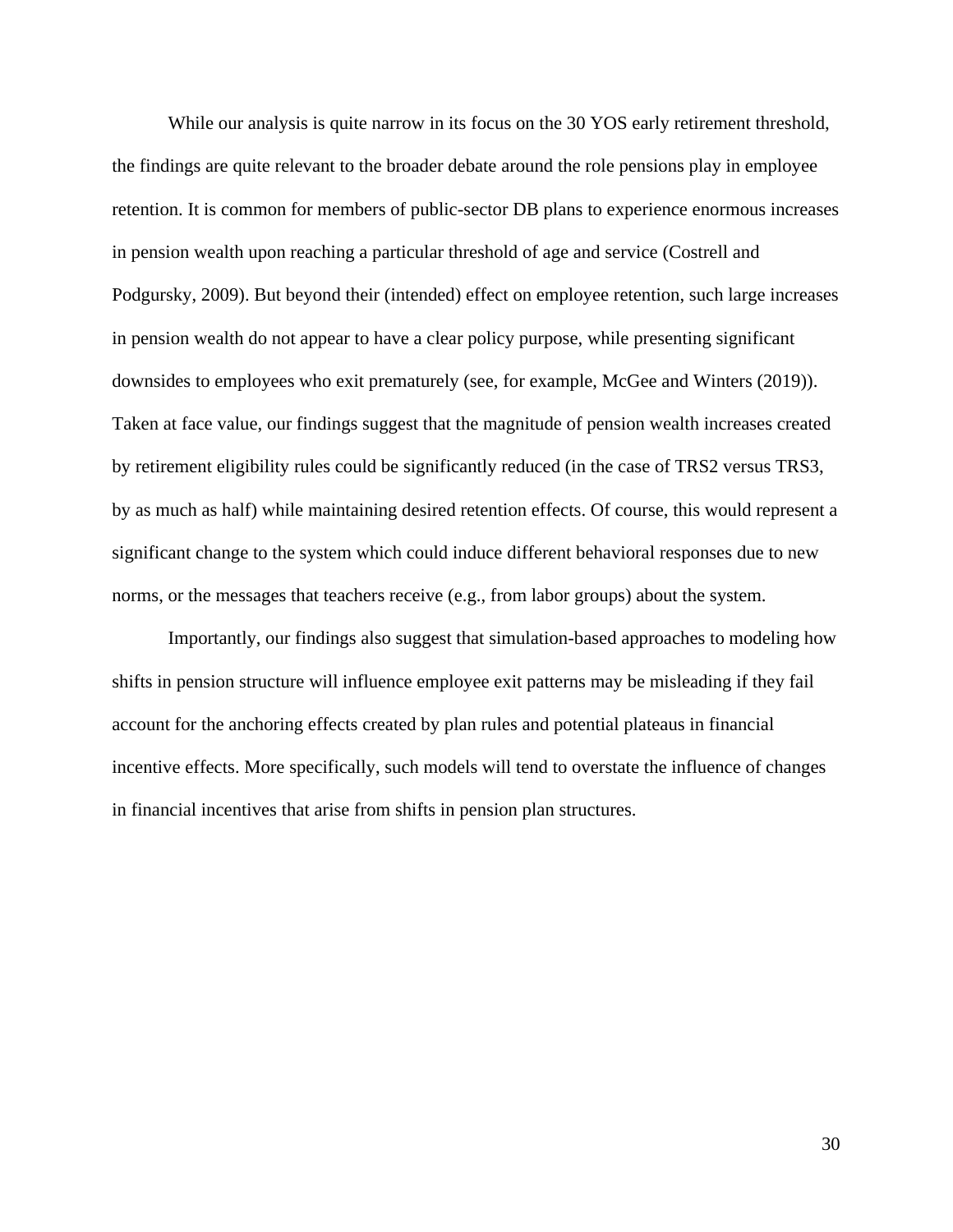#### **References**

- Aubry, J.-P., & Crawford, C. V. (2017). *State and Local Pension Reform Since the Financial Crisis* (Issue 54). http://crr.bc.edu/wp-content/uploads/2016/12/slp\_54.pdf
- Backes, B., Goldhaber, D., Grout, C., Koedel, C., Ni, S., Podgursky, M., Xiang, P. B., & Xu, Z. (2016). Benefit or Burden? On the Intergenerational Inequity of Teacher Pension Plans. *Educational Researcher*, *45*(6), 367–377.
- Behaghel, L., & Blau, D. M. (2012). Framing Social Security reform: Behavioral responses to changes in the full retirement age. *American Economic Journal: Economic Policy*, *4*(4), 41– 67. https://doi.org/10.1257/pol.4.4.41
- Brown, J. R., Kapteyn, A., & Mitchell, O. S. (2016). Framing and Claiming: How Information-Framing Affects Expected Social Security Claiming Behavior. *J Risk Insur.*, *83*(1), 139– 162. https://doi.org/10.1111/j.1539-6975.2013.12004.x.
- Brown, K. M., & Laschever, R. A. (2012). When they're sixty-four: Peer effects and the timing of retirement. *American Economic Journal: Applied Economics*, *4*(3), 90–115. https://doi.org/10.1257/app.4.3.90
- Clark, R. L., Hanson, E., & Mitchell, O. S. (2016). Lessons for Public Pensions from Utah's Move to Pension Choice. *Journal of Pension Economics and Finance*, *15*(3), 285–310. http://www.nber.org/papers/w21385
- Coile, C., & Gruber, J. (2007). Future Social Security Entitlements and the Retirement Decision. *Review of Economics and Statistics*, *89*(2), 234–246. http://www.jstor.org/stable/40043056
- Costrell, R. M., & McGee, J. B. (2010). Teacher Pension Incentives, Retirement Behavior, and Potential for Reform in Arkansas. *Education Finance and Policy*, *5*(4), 492–518.
- Costrell, R. M., & Podgursky, M. (2009). Peaks, Cliffs, and Valleys: The Peculiar Incentives in Teacher Retirement Systems and Their Consequences for School Staffing. *Education Finance and Policy*, *4*(2), 175–211. https://doi.org/10.1162/edfp.2009.4.2.175
- Friedberg, L., & Webb, A. (2005). Retirement and the Evolution of Pension Structure. *Journal of Human Resources*, *40*(2), 281–308.
- Goldhaber, D., & Grout, C. (2016a). Pension choices and the savings patterns of public school teachers. *Education Finance and Policy*, *11*(4), 449–481. https://doi.org/10.1162/edfp\_a\_00208

Goldhaber, D., & Grout, C. (2016b). Which plan to choose? The determinants of pension system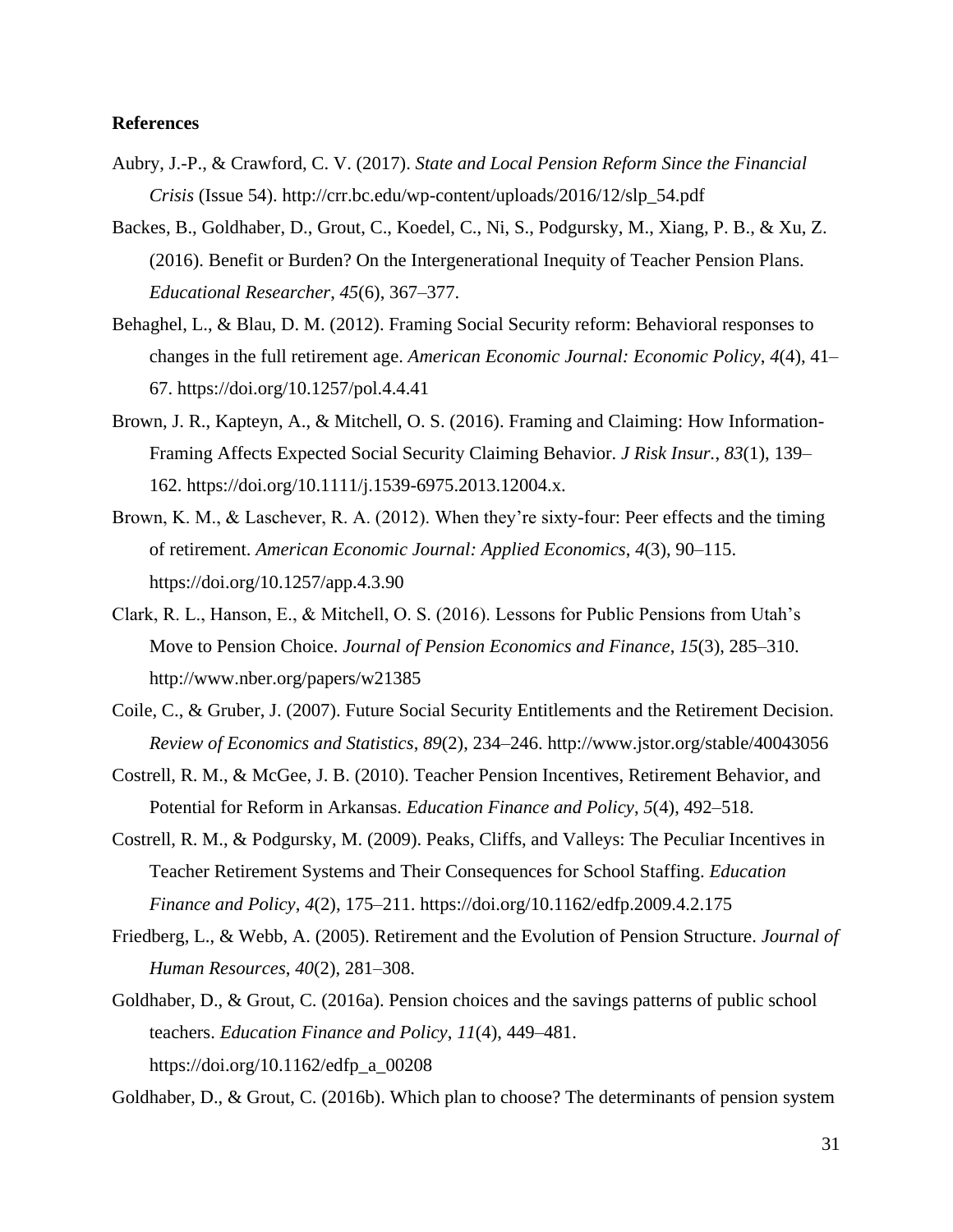choice for public school teachers. *Journal of Pension Economics and Finance*, *15*(1), 30– 54. https://doi.org/10.1017/S1474747214000353

- Goldhaber, D., Grout, C., & Holden, K. L. (2017). Pension Structure and Employee Turnover: Evidence from a Large Public Pension System. *ILR Review*, *70*(4), 1–32. https://doi.org/10.1177/0019793916678424
- Gustman, A. L., Mitchell, O. S., & Steinmeier, T. L. (1994). The Role of Pensions in the Labor Market: A Survey of the Literature. *Industrial and Labor Relations Review*, *47*(3), 417–438. http://links.jstor.org/sici?sici=0019-7939(199404)47:3%3C417:TROPIT%3E2.0.CO;2-N
- Gustman, A. L., & Steinmeier, T. L. (1993). Pension Portaibility and Labor Mobility: Evidence from the Survey of Income and Program Participation. *Journal of Public Economics*, *50*(3), 299–323.
- Ippolito, R. A. (2002). Stayers as "Workers" and "Savers": Toward Reconciling the Pension-Quit Literature. *Journal of Human Resources*, *37*(2), 275–308.
- Kim, D., Koedel, C., Kong, W., Ni, S., Podgursky, M., & Wu, W. (2021). Pensions and Late-Career Teacher Retention. *Education Finance and Policy*, *16*(1), 42–65. https://doi.org/https://doi.org/10.1162/edfp\_a\_00293
- Knapp, D., Asch, B. J., Mattock, M. G., & Education, R. (2021). Public Employee Retention Responses to Alternative Retirement Plan Design: South Carolina Teachers and State Public Employees. *Public Employee Retention Responses to Alternative Retirement Plan Design: South Carolina Teachers and State Public Employees*, *March*. https://doi.org/10.7249/wra816-1
- Lankford, H., Loeb, S., & Wyckoff, J. (2002). Teacher Sorting and the Plight of Urban Schools: A Descriptive Analysis. *Educational Evaluation and Policy Analysis*, *24*(1), 37–62. https://doi.org/10.3102/01623737024001037
- Lumsdaine, R. L., Stock, J. H., & Wise, D. A. (1996). Why are retirement rates so high at age 65? In D. A. Wise (Ed.), *Advances in the Economics of Aging* (pp. 61–82). University of Chicago Press. https://doi.org/10.3386/w5190
- McGee, J. B., & Winters, M. A. (2019). Rethinking the Structure of Teacher Retirement Benefits: Analyzing the Preferences of Entering Teachers. *Educational Evaluation and Policy Analysis*, *41*(1), 63–78. https://doi.org/10.3102/0162373718798488

McGee, J., & Winters, M. A. (2015). Modernizing Teacher Pensions. *National Affairs*,